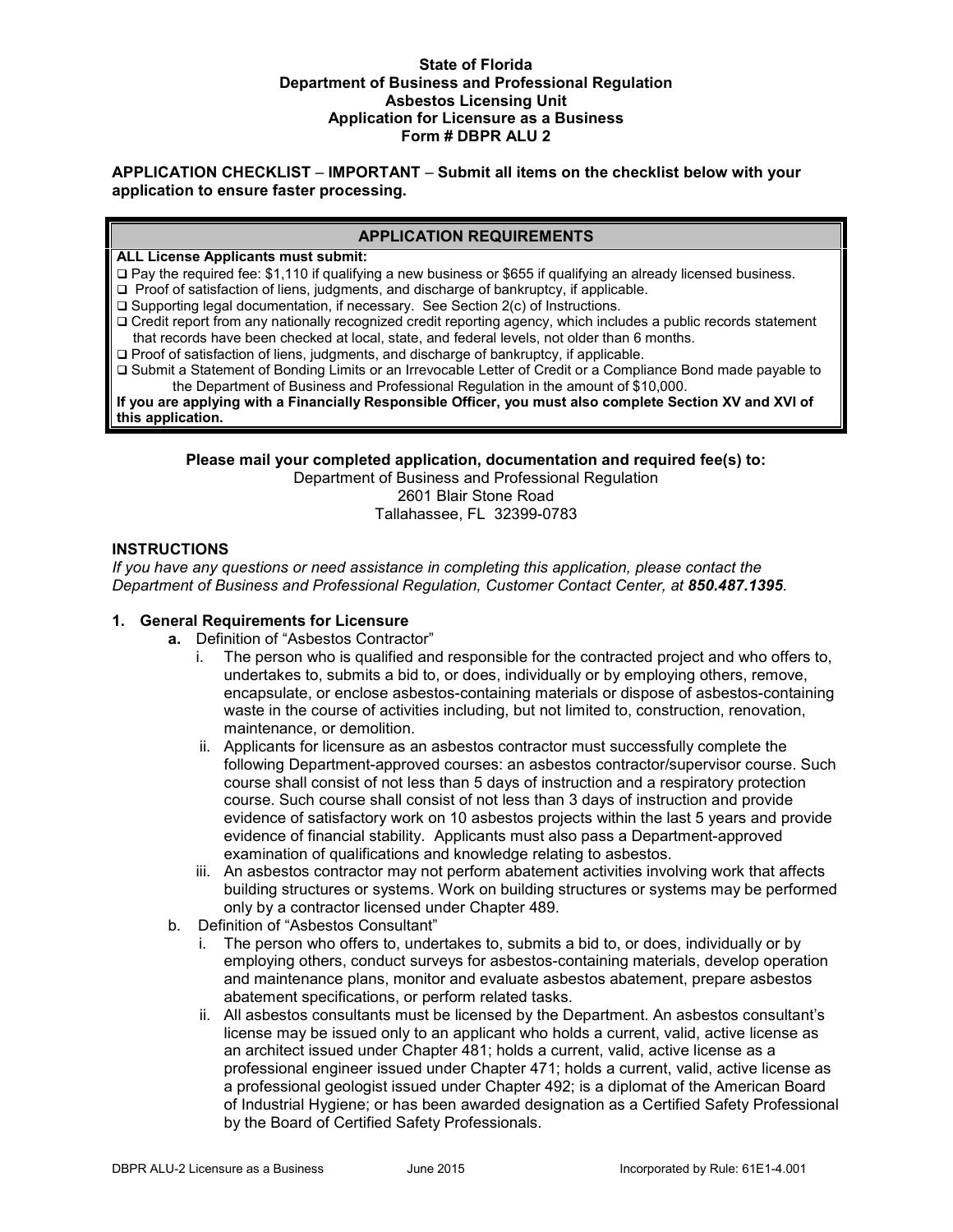iii. Applicants for licensure as an asbestos consultant must successfully complete the following Department-approved courses: A building asbestos surveys and mechanical systems course. Such course shall consist of not less than 3 days of instruction, an asbestos management planning course. Such course shall consist of not less than 2 days of instruction and a respiratory protection course. Such course shall consist of not less than 3 days of instruction and a project designer course. Such course shall consist of not less than 3 days of instruction.

# **Application Instructions (by section)**

## **b. Section I- Application Type**

- i. Asbestos Contractor License (Business).
	- (1) Select this application type if you desire licensure as a business without designating a Financially Responsible Officer, AND
- (2) You meet the requirements in 1(a) above.
- ii. Asbestos Consultant License (Business).
	- (1) Select this application type if you desire licensure as a business without designating a Financially Responsible Officer, AND
	- (2) You meet the requirements outlined in 1(b) above.
- iii. Asbestos Contractor (Business) with a Financially Responsible Officer
	- (1) Select this application type if you desire licensure as a business with a designated Financially Responsible Officer, AND
	- (2) You meet the requirements in 1(a) above.
- iv. Asbestos Consultant (Business) with a Financially Responsible Officer
	- (1) Select this application type if you desire licensure as a business with a designated Financially Responsible Officer, AND
	- (2) You meet the requirements in 1(b) above.

## **c. Section II- Applicant Personal Information**

- i. Fill out each section completely. A Social Security number is required in order to apply for any individual license within the Department of Business and Professional Regulation.
- ii. In the Full Legal Name section provide your full legal name as it appears on your Social Security card. Do not use any nicknames or initials. Please list any aliases or prior names in the prior name information section.
- iii. Provide your mailing address. This will be used for sending correspondence regarding your application and license.
- iv. Contact information is often used to quickly resolve questions with applications by telephone call or email. If contact information is not provided, questions regarding applications will be mailed to the applicant's mailing address and may take longer to resolve.
- v. Applicants are required to provide at least one physical address i.e., not a P.O. Box. If the mailing address is not also your physical address, please provide a physical address.
- vi. Active applicants are required to provide the address of their business location.
- vii. Additional contact information is optional and will be used when the applicant cannot be reached using their primary contact information.
- viii. Applicants must provide information on current or prior licenses held in Florida or any other state, territory, or jurisdiction of the United States or in any foreign national jurisdiction.
- ix. Applicants must provide the license number and state of any business or professional licenses currently or previously held.
- x. Applicants must provide information on any prior names or aliases used by applicant. If the name on supporting documentation does not match the applicant's legal name, the alias used in the supporting documentation must be provided in this section. Failure to do so will result in a deficient application.

## **d. Section III- Training Courses**

i. Applicants must list the name and address of the training provider, course title, number of CE Units or class hours, and dates attended. A list of department approved providers and courses may be found at

<http://www.myfloridalicense.com/DBPR/asbestos-contractors-and-consultants/#ce>

ii. Applicants must submit a training verification form for each provider listed.

## **e. Section IV – Experience Project List**

- i. Applicants must provide evidence of satisfactory work on 10 asbestos projects within the last 5 years in chronological order.
	- (1) Provide the project name and address.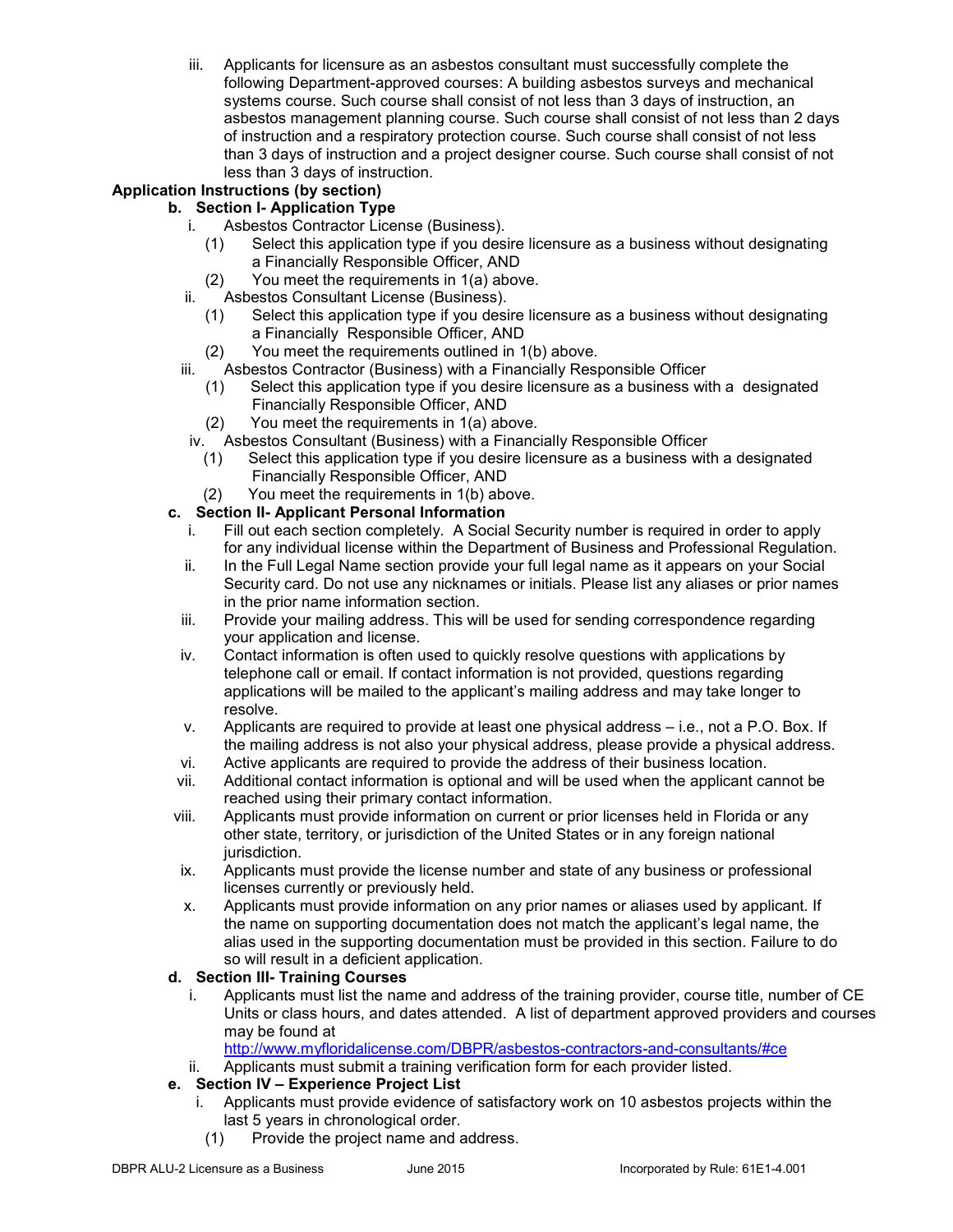- (2) Indicate by checking the appropriate box if the project was satisfactorily completed with no claim existing.
- 
- (3) Provide the start date, completion date and total time spent on the project.<br>(4) Provide a description of the project and level of responsibility you had while Provide a description of the project and level of responsibility you had while working on the project.
- (5) Indicate if the project included any of the following work: asbestos surveys, development of operations and maintenance plans, abatement project management and supervision or design of asbestos abatement projects.

# **f. Section V- Insurance Coverage- Active Status Applicants Only**

- i. Complete this section entirely.
- 
- ii. Applicants must have adequate workers' compensation and liability insurance.<br>(1) Amounts for general liability insurance are specified in the application. Am Amounts for general liability insurance are specified in the application. Amounts for workers' compensation insurance are outlined in [Chapter 440, Florida Statutes.](http://www.leg.state.fl.us/STATUTES/index.cfm?App_mode=Display_Statute&URL=0400-0499/0440/0440ContentsIndex.html&StatuteYear=2010&Title=%2D%3E2010%2D%3EChapter%20440)
	- (2) See [Section 469.006, Florida Statutes,](http://www.leg.state.fl.us/Statutes/index.cfm?App_mode=Display_Statute&Search_String=&URL=0400-0499/0489/Sections/0489.115.html) and [Rule 61E1-4.003, F.A.C.](https://www.flrules.org/gateway/readFile.asp?sid=0&tid=4819074&type=1&file=61G4-15.003.doc) for more information.
- iii. To verify the accuracy of the signed affidavit, the Board will, from time to time, conduct random sample audits of licensees by zip code area in which the total number of certificates and registrations selected for audit will be in a sufficient amount to insure the validity of the audit.

## **g. Section VI – Business to be Qualified Information**

- i. Provide business name, D/B/A, Federal Employer ID Number (FEID), business type.
- ii. Indicate if the business is already qualified and if so, provide the qualifiers name and license number.
- iii. Provide the mailing address, business contact information and business location if different than mailing address.

## **h. Section VII – Primary Qualifier Information**

- i. Provide the primary qualifying agent's name, license number and indicate if they have final approval authority on all business matters. If you selected "no", indicate if the business already has a Financially Responsible Officer.
- ii. If the primary qualifying agent does not have final approval authority on all business matters and the business does not already have a Financially Responsible Officer, you must appoint one by completing Sections XV-XVI of this application. The Financially Responsible Officer must also complete the Background Questions, Section IX-XI.

# **i. Section VIII – Secondary Qualifier Information (Optional)**

i. Complete this section only if you have legally appointed a secondary qualifier and this consultant or contractor is only responsible for the supervision of construction work performed by the entity as provided in Section 489.119(2), FS.

# **j. Section IX- Background Questions**

- i. Applicants and all authorized representatives must submit answers to each of the background questions.
- ii. For each "Yes" answer the person must provide an explanation in Section X or XI, as applicable.

## **k. Section X- Explanations for Background Questions 1 and 2**

- i. For these sections, provide as much detail as possible.
- ii. Question 1:<br>(1) If you ar
	- (1) If you answer "yes" to this question, you must complete Section X [*make additional copies as necessary*] of the application please provide the full details of the criminal charges including dates, outcomes, sentences, and/or conditions imposed; the dates, name and location of the court and/or jurisdiction in which any proceedings were held or are pending. If you answer NO to this question because you believe that previous incidents have been dismissed, no action taken, nolle prossed, or expunged, you may be asked to supply documentation as proof of the disposition.
- iii. Question 2:
	- (1) If you answer "yes" to this question, you must complete Section X [*make additional copies as necessary*] of the application and you must also supply documentation proving the bankruptcy has been discharged or the judgment or lien has been satisfied, or if not, stating the current status of the bankruptcy, judgment or lien.
- iv. Submit supporting legal documentation, if necessary, with this application.

# **l. Section XI Explanations for Background Questions 3 and 4**

- For these sections, provide as much detail as possible.
- ii. Question 3: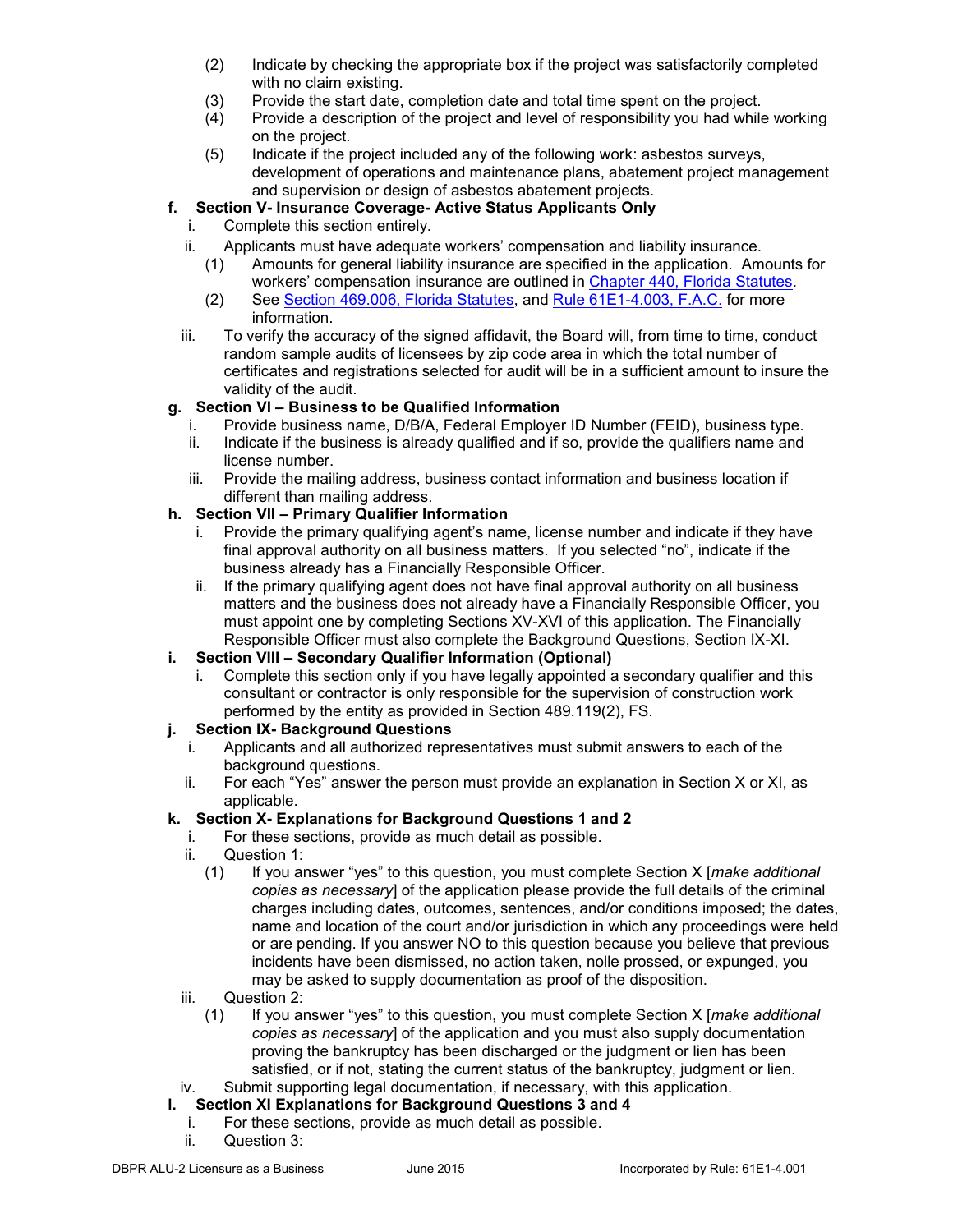- (1) If you answer "yes" to this question, you must complete Section XI [*make additional copies as necessary*] of the application and supply copies of documentation explaining the denial or pending action.
- (2) Provide the full details explaining the denial or pending administrative action including the nature of any charges, dates, outcomes, sentences, and/or conditions imposed; the dates, name and location of the court and/or jurisdiction in which any proceedings were held or are pending; and the designation and/or license number for any actions against a license or licensure application.
- iii. Question 4:
	- (1) If you answer "yes" to this question, you must complete Section XI [*make additional copies as necessary*] of the application and supply copies of the order(s) (if applicable) showing the disciplinary action taken against the license or documentation showing the status of the pending action.
	- (2) Provide the full details of any administrative action including the nature of any charges, dates, outcomes, sentences, and/or conditions imposed; the dates, name and location of the court and/or jurisdiction in which any proceedings were held or are pending; and the designation and/or license number for any actions against a license or licensure application.
- iv. Submit supporting legal documentation, if necessary, with this application.

## **m. Section XII- Affirmation by Written Declaration**

i. Applicant must sign the affirmation by written declaration.

## **n. Section XIII – Training Verification Form**

- i. Applicants must complete the top section entirely.
	- (1) Applicants must indicate the type of license they are seeking.
	- (2) Provide your legal name, social security number, address and phone number.
	- (3) Provide the course title and date of completion.
	- (4) Applicant must sign and date the training verification form.
- ii. Registrar/Director of Program must complete the bottom section.
	- (1) Applicants name must be provided in the blank.
	- (2) Registrar/Director must provide course title, dates attended and class room hours or days in attendance. This information must match your list of training courses listed under section III.
	- (3) Provide signature, date, training program name, address and phone number.

## **o. Section XIV– Responsibility Form – Project Verification**

- i. Responsibility Form must be verified by the owner or entity for whom the service was rendered. The professional activities of the applicant can be either verified by the licensed supervisor for which the applicant completed the job for or the person for whom the service was rendered to. If the form is completed by the person for whom the service was rendered, have them complete their information in the Supervisor Information section.
	- ii. Part I: This section should be completed by the applicant.
		- (1) Applicants must provide their name, Social Security number, address, phone number and email address. This information must match your list of training courses listed under section III.
	- (2) Provide a project name, address and start date/end date.
	- iii. Part 2: This section should be completed by the licensed supervisor.
		- (1) Provide supervisor's name, license number, address, name of business and license number.
		- (2) Supervisor must sign and date the certification statement and return to the Department.

## **p. Section XV – Financially Responsible Officer Application**

- i. Complete Sections XIV-XV only if appointing a Financially Responsible Officer.
- ii. Provide the Financially Responsible Officer's Social Security number, name, gender, mailing address, contact information and prior name information.
- iii. The Financially Responsible Officer must answer the background questions.
- **q. Section XVI – Financially Responsible Officer Affirmation by Written Declaration**
- ii. Financially Responsible Officer applicant must sign the affirmation by written declaration.

## **r. Financial Responsibility, Credit and Business Reputation Requirements**

i. In order that the Department may carry out its statutory duty to investigate the **financial responsibility**, credit and business reputation of a new applicant for licensure, an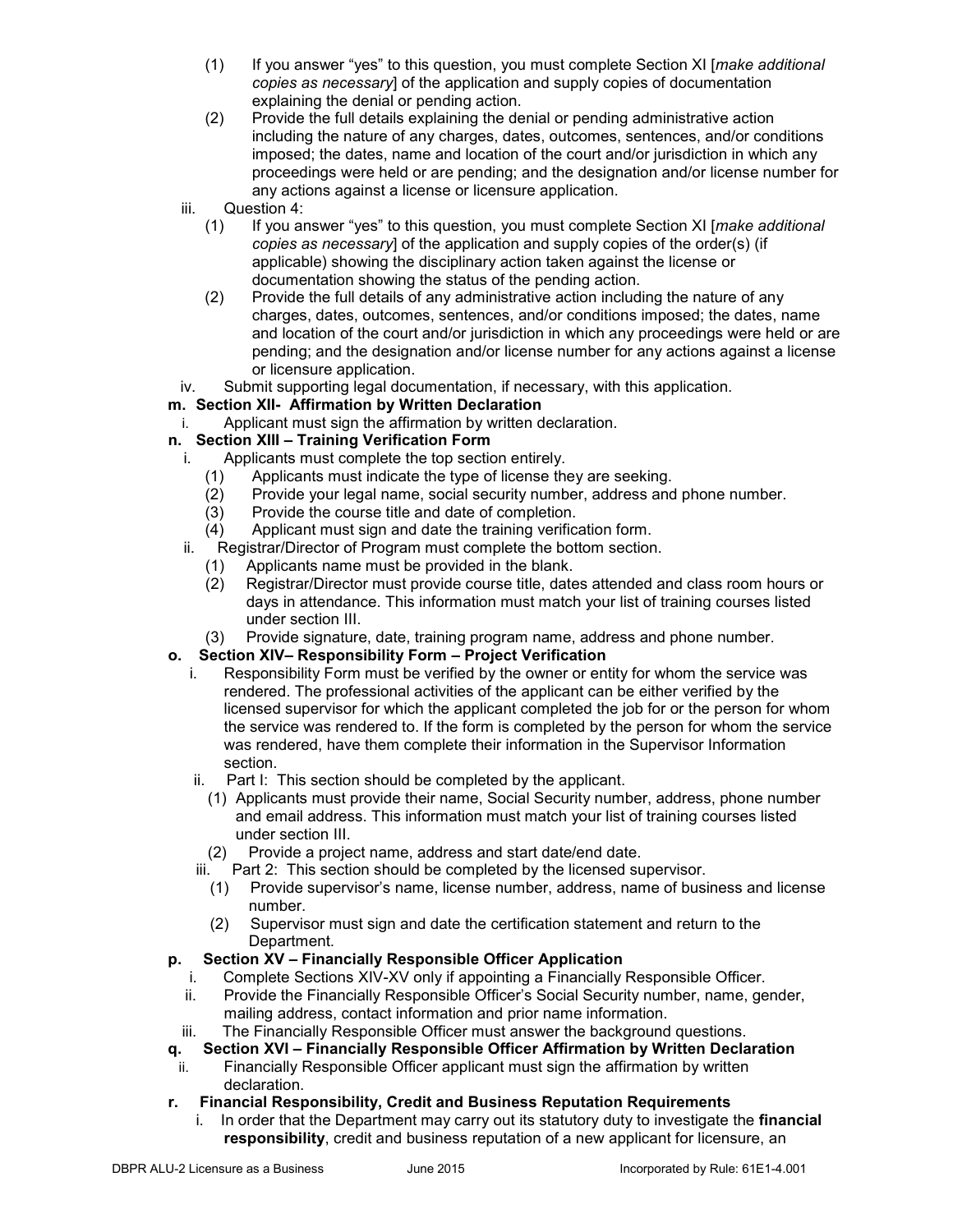applicant shall be required to forward a business credit report with public records statement and statement of bond ability for the company or irrevocable letter of credit for \$10,000 or more to the Department.

- ii. Financial responsibility this requirement is met if the submitted credit report shows no outstanding unsatisfied judgments or liens against the applicant.
- iii. **Applicants must submit proof of satisfaction of liens, judgments, and discharge of bankruptcy if these are shown on the credit report.**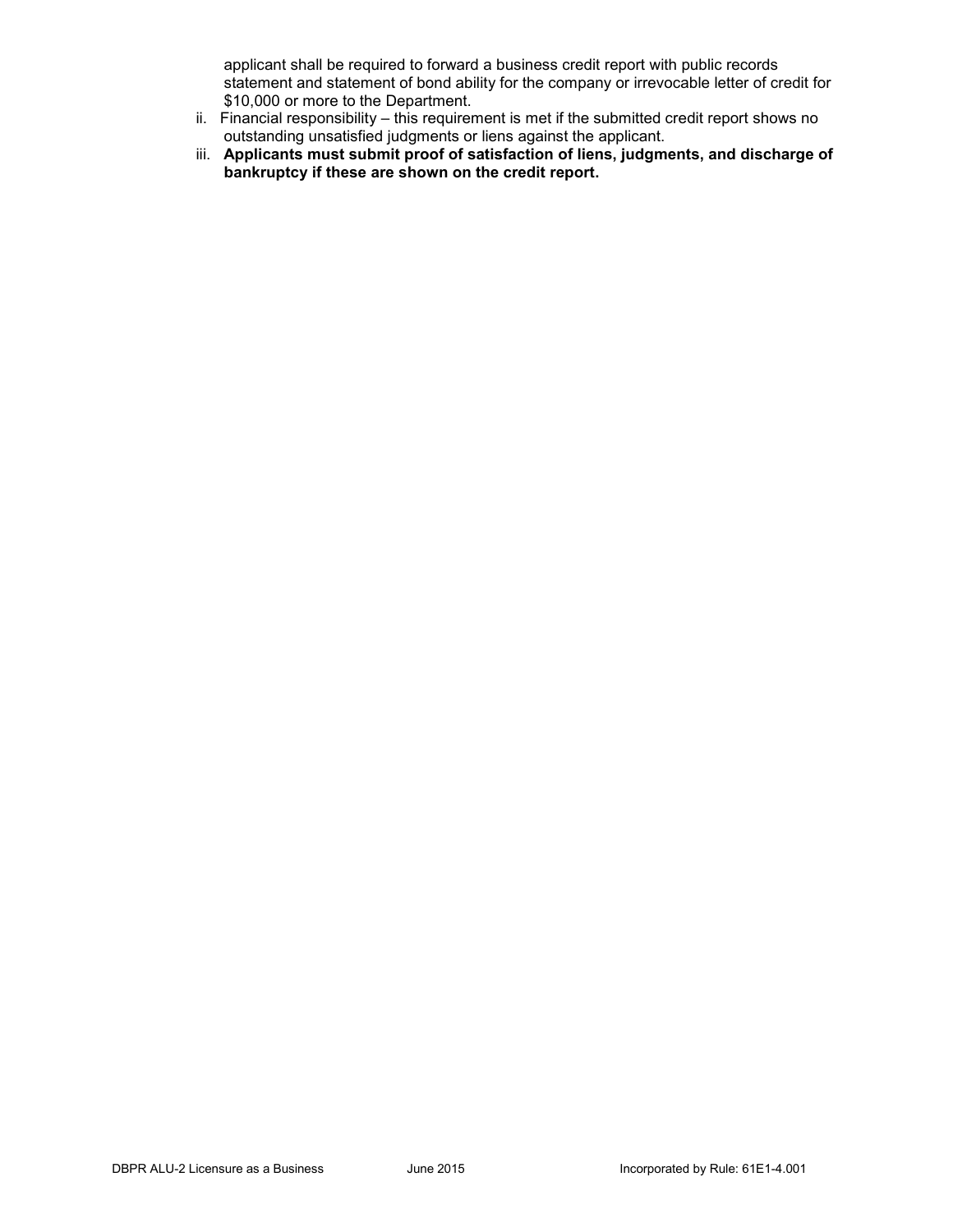#### **State of Florida Department of Business and Professional Regulation Asbestos Licensing Unit Application for Licensure as a Business Form # DBPR ALU-2**

If you have any questions or need assistance in completing this application, please contact the Department of Business and Professional Regulation, Customer Contact Center, at **850.487.1395**. *For additional information see the Instructions at the end of this application.*

#### **Section I** – **Application Type**

|        | <b>CHECK ONE OF THE APPLICATION TYPES</b>                                                       |  |   |                                                |  |
|--------|-------------------------------------------------------------------------------------------------|--|---|------------------------------------------------|--|
| □      | Asbestos Contractor (New Business)                                                              |  | ◻ | Asbestos Contractor (Business) with a          |  |
|        | [5902/1030] [5903/1030]                                                                         |  |   | Financially Responsible Officer [5902/1030]    |  |
| $\Box$ | <b>Asbestos Contractor (Existing Business)</b>                                                  |  | ◻ | Asbestos Consultant (Business) with a          |  |
|        | [5902/3022] [5903/3022]                                                                         |  |   | Financially Responsible Officer [5901/1030]    |  |
| $\Box$ | <b>Asbestos Consultant (New Business)</b>                                                       |  | ◻ | <b>Asbestos Consultant (Existing Business)</b> |  |
|        | [5901/1030] [5903/1030]                                                                         |  |   | [5901/1030] [5903/3022]                        |  |
|        | Who holds a current, valid, active license as: (submit a copy of current license/certification) |  |   |                                                |  |
|        | □ Professional Engineer<br>□ Professional Geologist                                             |  |   | □ Certified Industrial Hygienist               |  |
|        | □ Certified Safety Professional<br>□ Professional Architect                                     |  |   |                                                |  |

#### **Section II – Applicant Personal Information**

| <b>PERSONAL INFORMATION</b>                                                                                                          |                                                      |             |               |                        |        |
|--------------------------------------------------------------------------------------------------------------------------------------|------------------------------------------------------|-------------|---------------|------------------------|--------|
| Social Security Number*                                                                                                              |                                                      |             |               |                        |        |
|                                                                                                                                      | <b>FULL LEGAL NAME</b>                               |             |               |                        |        |
| Last Name                                                                                                                            | First                                                |             | Middle        | Title                  | Suffix |
|                                                                                                                                      |                                                      |             |               |                        |        |
| Birth Date (MM/DD/YYYY)                                                                                                              |                                                      | Gender      |               |                        |        |
|                                                                                                                                      |                                                      | $\Box$ Male | $\Box$ Female |                        |        |
|                                                                                                                                      | <b>MAILING ADDRESS</b>                               |             |               |                        |        |
| Street Address or P.O. Box                                                                                                           |                                                      |             |               |                        |        |
|                                                                                                                                      |                                                      |             |               |                        |        |
|                                                                                                                                      |                                                      |             |               |                        |        |
| City                                                                                                                                 |                                                      |             | <b>State</b>  | Zip Code (+4 optional) |        |
|                                                                                                                                      |                                                      |             |               |                        |        |
| County (if Florida address)                                                                                                          |                                                      | Country     |               |                        |        |
|                                                                                                                                      | <b>CONTACT INFORMATION</b>                           |             |               |                        |        |
| <b>Primary Phone Number</b>                                                                                                          | <b>Primary E-Mail Address</b>                        |             |               |                        |        |
|                                                                                                                                      |                                                      |             |               |                        |        |
|                                                                                                                                      | PHYSICAL ADDRESS (IF DIFFERENT THAN MAILING ADDRESS) |             |               |                        |        |
| <b>Street Address</b>                                                                                                                |                                                      |             |               |                        |        |
|                                                                                                                                      |                                                      |             |               |                        |        |
|                                                                                                                                      |                                                      |             |               |                        |        |
| City                                                                                                                                 |                                                      |             | <b>State</b>  | Zip Code (+4 optional) |        |
|                                                                                                                                      |                                                      |             |               |                        |        |
| County (if Florida address)                                                                                                          |                                                      | Country     |               |                        |        |
|                                                                                                                                      |                                                      |             |               |                        |        |
| * The disclosure of your Social Security number is mandatory on all professional and occupational license applications, is solicited |                                                      |             |               |                        |        |
| by the authority granted by 42 U.S.C. §§ 653 and 654, and will be used by the Department of Business and Professional Regulation     |                                                      |             |               |                        |        |

by the authority granted by 42 U.S.C. §§ 653 and 654, and will be used by the Department of Business and Professional Regulation pursuant to §§ 409.2577, 409.2598, 455.203(9), and 559.79(3), Florida Statutes, for the efficient screening of applicants and licensees by a Title IV-D child support agency to assure compliance with child support obligations. It is also required by § 559.79(1), Florida Statutes, for determining eligibility for licensure and mandated by the authority granted by 42 U.S.C. § 405(c)(2)(C)(i), to be used by the Department of Business and Professional Regulation to identify licensees for tax administration purposes.

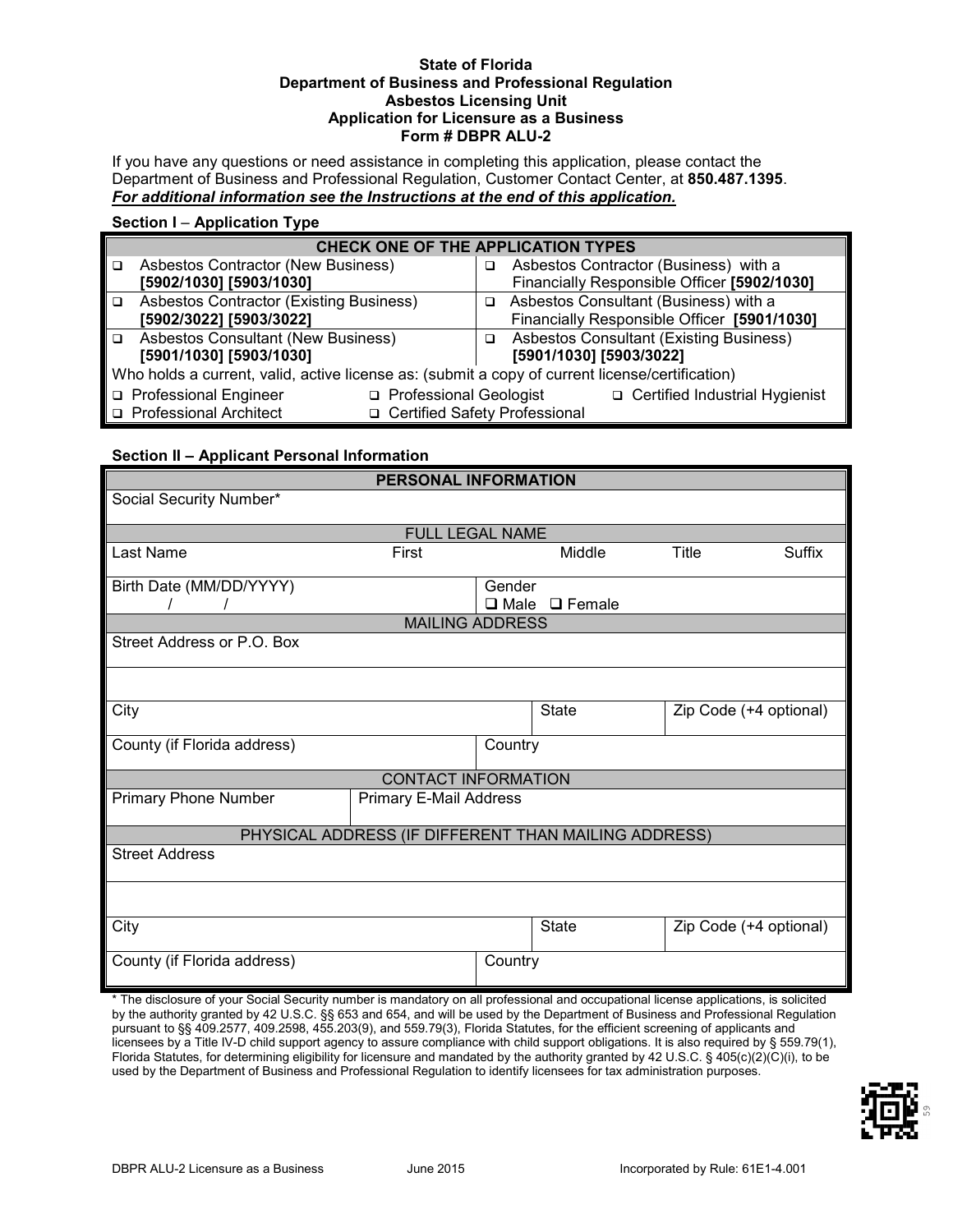# **Section II** – **Applicant Personal Information** – **continued**

| ADDITIONAL CONTACT INFORMATION (OPTIONAL) |
|-------------------------------------------|
|-------------------------------------------|

Alternate Phone Number Fax Number

Alternate E-Mail Address

| <b>CURRENT/PRIOR LICENSE INFORMATION</b>                                                                    |                                                                                             |             |  |           |  |
|-------------------------------------------------------------------------------------------------------------|---------------------------------------------------------------------------------------------|-------------|--|-----------|--|
| If you currently hold or have previously held a business or professional license/registration in Florida or |                                                                                             |             |  |           |  |
|                                                                                                             | elsewhere, please list each one below (attach additional copies of this page as necessary): |             |  |           |  |
| 1. License/Registration Type                                                                                | State                                                                                       | Date (From) |  | Date (To) |  |
|                                                                                                             |                                                                                             |             |  |           |  |
| License Number                                                                                              |                                                                                             | Name Used   |  |           |  |
| 2. License/Registration Type                                                                                | State                                                                                       | Date (From) |  | Date (To) |  |
|                                                                                                             |                                                                                             |             |  |           |  |
| License Number                                                                                              |                                                                                             | Name Used   |  |           |  |
| 3. License/Registration Type                                                                                | <b>State</b>                                                                                | Date (From) |  | Date (To) |  |
|                                                                                                             |                                                                                             |             |  |           |  |
| License Number                                                                                              |                                                                                             | Name Used   |  |           |  |

#### **PRIOR NAME INFORMATION**

| Have you used, been known as, or are currently known by another name (example - maiden name,<br>nickname) or alias other than the name signed to the application? $\square$ Yes<br>No<br>If your answer is yes, state name or names used below: |       |        |       |        |
|-------------------------------------------------------------------------------------------------------------------------------------------------------------------------------------------------------------------------------------------------|-------|--------|-------|--------|
| Last Name                                                                                                                                                                                                                                       | First | Middle | Title | Suffix |
| Last Name                                                                                                                                                                                                                                       | First | Middle | Title | Suffix |
| Last Name                                                                                                                                                                                                                                       | First | Middle | Title | Suffix |

# **Section III – Training Courses**

| <b>TRAINING COURSES</b>                                        |                      |                                           |                           |  |  |
|----------------------------------------------------------------|----------------------|-------------------------------------------|---------------------------|--|--|
| (submit a Training Verification Form for each provider listed) |                      |                                           |                           |  |  |
| Name and Address of Training Provider:                         | <b>Course Title:</b> | <b>CE Units or</b><br><b>Class Hours:</b> | <b>Dates</b><br>Attended: |  |  |
|                                                                |                      |                                           |                           |  |  |
|                                                                |                      |                                           |                           |  |  |
|                                                                |                      |                                           |                           |  |  |
|                                                                |                      |                                           |                           |  |  |
|                                                                |                      |                                           |                           |  |  |
|                                                                |                      |                                           |                           |  |  |
|                                                                |                      |                                           |                           |  |  |
|                                                                |                      |                                           |                           |  |  |
|                                                                |                      |                                           |                           |  |  |
|                                                                |                      |                                           |                           |  |  |
|                                                                |                      |                                           |                           |  |  |
|                                                                |                      |                                           |                           |  |  |
|                                                                |                      |                                           |                           |  |  |
|                                                                |                      |                                           |                           |  |  |
|                                                                |                      |                                           |                           |  |  |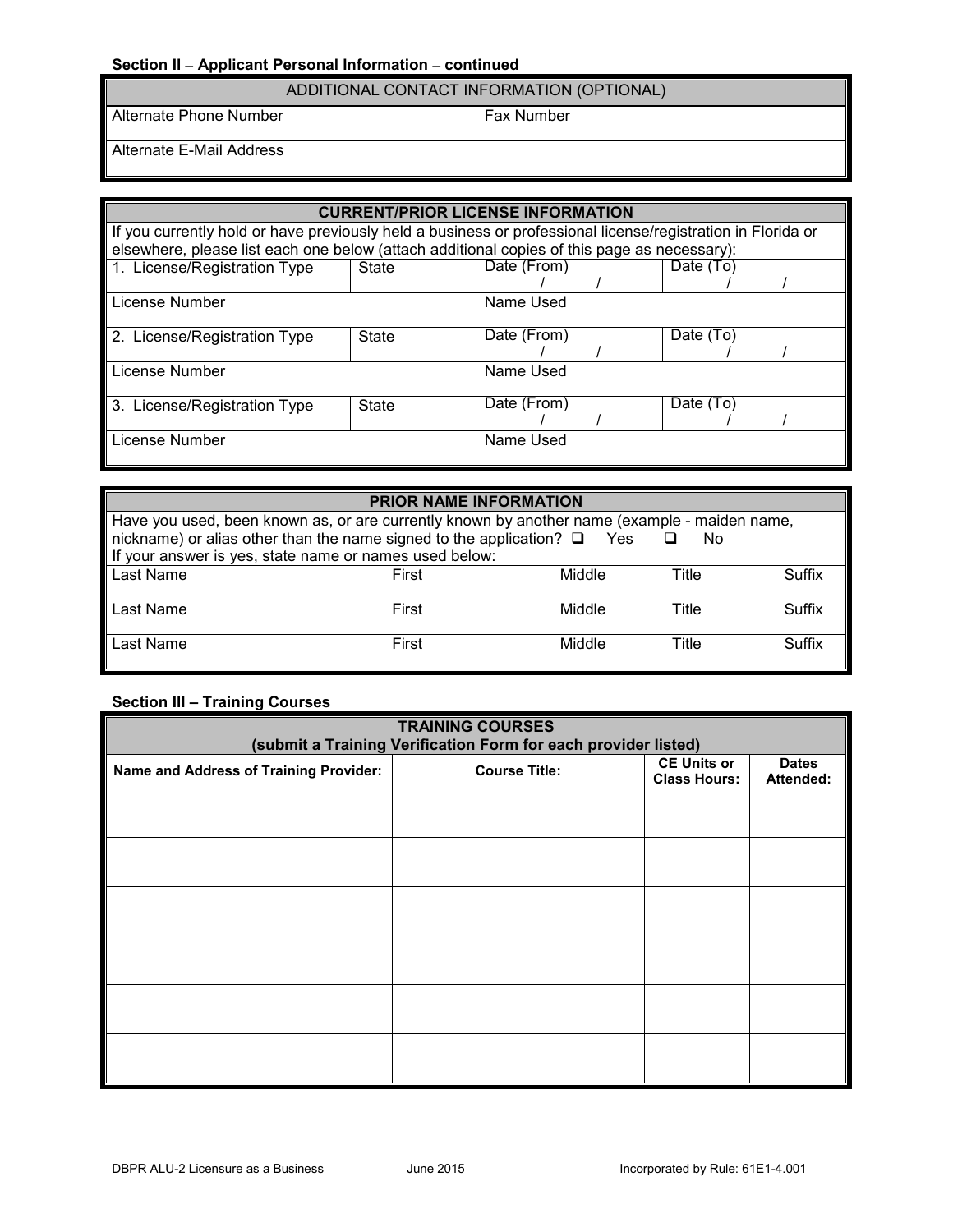# **Section IV – Experience – Project List**

| <b>PROJECT LIST</b><br>In chronological order provide evidence of satisfactory work on 10 asbestos projects within the<br>last 5 years. An Experience Verification Form must be submitted for the jobs listed below. |                                                                 |                                                                                                                |  |  |
|----------------------------------------------------------------------------------------------------------------------------------------------------------------------------------------------------------------------|-----------------------------------------------------------------|----------------------------------------------------------------------------------------------------------------|--|--|
| 1. Project Name:                                                                                                                                                                                                     |                                                                 | Was this project satisfactorily completed<br>with no claim existing?<br>$\Box$ Yes $\Box$ No                   |  |  |
| Project Address:                                                                                                                                                                                                     |                                                                 |                                                                                                                |  |  |
| Start Date:                                                                                                                                                                                                          | Completion Date:                                                | $1 \quad 1$<br>Total Time Spent:                                                                               |  |  |
| Description of project and level of responsibility:                                                                                                                                                                  |                                                                 |                                                                                                                |  |  |
|                                                                                                                                                                                                                      |                                                                 |                                                                                                                |  |  |
|                                                                                                                                                                                                                      |                                                                 |                                                                                                                |  |  |
|                                                                                                                                                                                                                      |                                                                 |                                                                                                                |  |  |
|                                                                                                                                                                                                                      |                                                                 |                                                                                                                |  |  |
| Did this job include any                                                                                                                                                                                             | $\square$ Development of                                        | $\Box$ Abatement project<br>□ Design of Asbestos                                                               |  |  |
| of the following:<br>Asbestos Surveys                                                                                                                                                                                | operations and<br>maintenance plans                             | <b>Abatement Projects</b><br>management and<br>supervision                                                     |  |  |
|                                                                                                                                                                                                                      |                                                                 | Was this project satisfactorily completed                                                                      |  |  |
| 2. Project Name:                                                                                                                                                                                                     |                                                                 | with no claim existing?<br>$\Box$ Yes $\Box$ No                                                                |  |  |
| Project Address:                                                                                                                                                                                                     |                                                                 |                                                                                                                |  |  |
| Start Date:                                                                                                                                                                                                          | <b>Completion Date:</b>                                         | Total Time Spent:<br>$\sqrt{ }$                                                                                |  |  |
| Description of project and level of responsibility:                                                                                                                                                                  |                                                                 |                                                                                                                |  |  |
|                                                                                                                                                                                                                      |                                                                 |                                                                                                                |  |  |
|                                                                                                                                                                                                                      |                                                                 |                                                                                                                |  |  |
|                                                                                                                                                                                                                      |                                                                 |                                                                                                                |  |  |
|                                                                                                                                                                                                                      |                                                                 |                                                                                                                |  |  |
| Did this job include any<br>of the following:                                                                                                                                                                        | $\Box$ Development of<br>operations and                         | $\Box$ Abatement project<br>□ Design of Asbestos<br><b>Abatement Projects</b><br>management and                |  |  |
| □ Asbestos Surveys                                                                                                                                                                                                   | maintenance plans                                               | supervision                                                                                                    |  |  |
| 3. Project Name:                                                                                                                                                                                                     |                                                                 | Was this project satisfactorily completed<br>with no claim existing?<br>$\Box$ Yes $\Box$ No                   |  |  |
| Project Address:                                                                                                                                                                                                     |                                                                 |                                                                                                                |  |  |
| Start Date:                                                                                                                                                                                                          | <b>Completion Date:</b>                                         | Total Time Spent:                                                                                              |  |  |
| Description of project and level of responsibility:                                                                                                                                                                  |                                                                 |                                                                                                                |  |  |
|                                                                                                                                                                                                                      |                                                                 |                                                                                                                |  |  |
|                                                                                                                                                                                                                      |                                                                 |                                                                                                                |  |  |
|                                                                                                                                                                                                                      |                                                                 |                                                                                                                |  |  |
| Did this job include any<br>of the following:<br>□ Asbestos Surveys                                                                                                                                                  | $\square$ Development of<br>operations and<br>maintenance plans | $\Box$ Abatement project<br>□ Design of Asbestos<br>management and<br><b>Abatement Projects</b><br>supervision |  |  |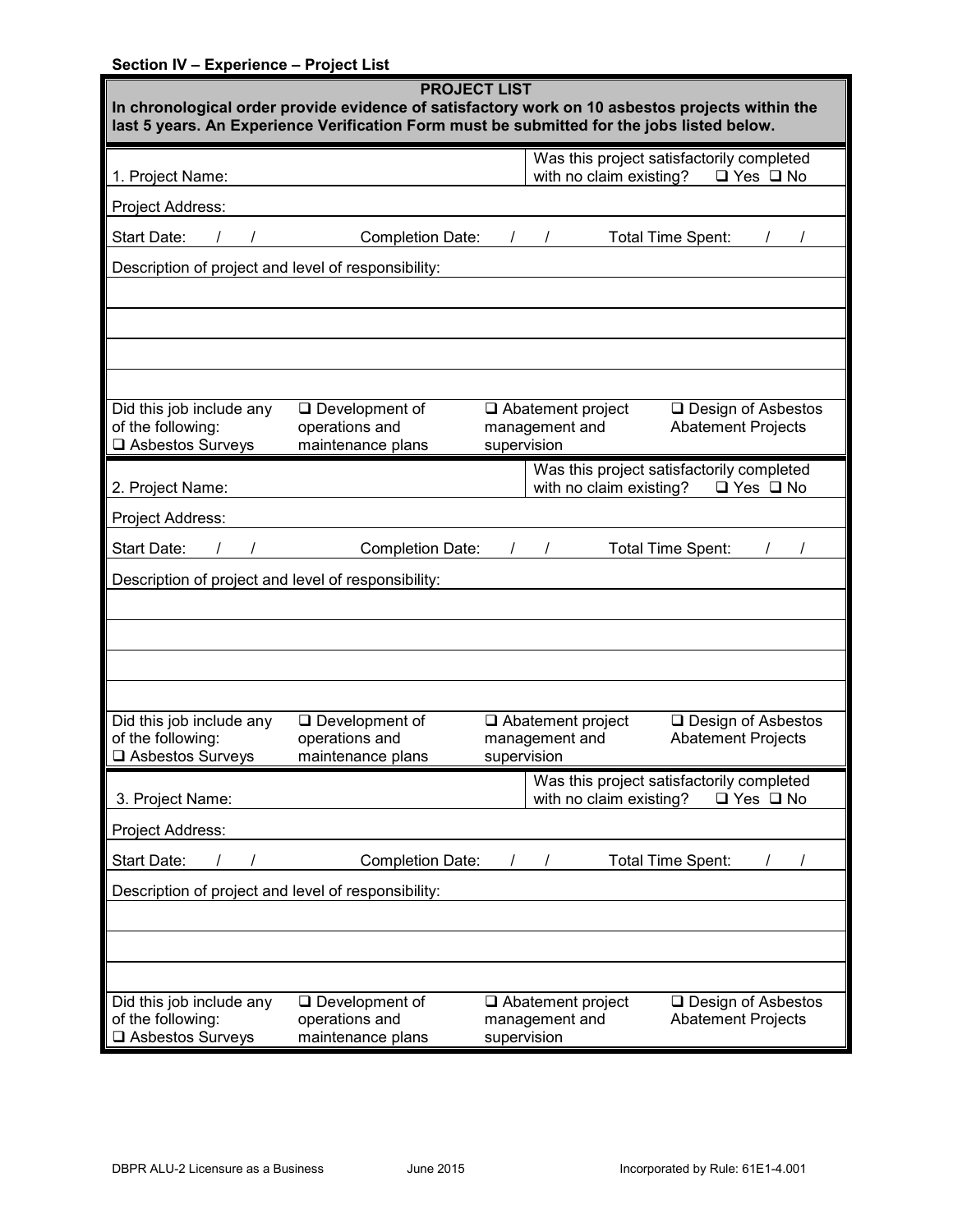| <b>Section IV - Experience (continued)</b>                          |                                                              |             |                                                                      |                   |                                                        |  |
|---------------------------------------------------------------------|--------------------------------------------------------------|-------------|----------------------------------------------------------------------|-------------------|--------------------------------------------------------|--|
| 4. Project Name:                                                    |                                                              |             | Was this project satisfactorily completed<br>with no claim existing? |                   | $\Box$ Yes $\Box$ No                                   |  |
| Project Address:                                                    |                                                              |             |                                                                      |                   |                                                        |  |
| Start Date:                                                         | <b>Completion Date:</b>                                      |             |                                                                      | Total Time Spent: |                                                        |  |
| Description of project and level of responsibility:                 |                                                              |             |                                                                      |                   |                                                        |  |
|                                                                     |                                                              |             |                                                                      |                   |                                                        |  |
| Did this job include any<br>of the following:<br>□ Asbestos Surveys | $\Box$ Development of<br>operations and<br>maintenance plans | supervision | $\Box$ Abatement project<br>management and                           |                   | □ Design of Asbestos<br><b>Abatement Projects</b>      |  |
| 5. Project Name:                                                    |                                                              |             | Was this project satisfactorily completed<br>with no claim existing? |                   | $\Box$ Yes $\Box$ No                                   |  |
| Project Address:                                                    |                                                              |             |                                                                      |                   |                                                        |  |
| Start Date:                                                         | <b>Completion Date:</b>                                      | $\sqrt{2}$  |                                                                      | Total Time Spent: |                                                        |  |
| Description of project and level of responsibility:                 |                                                              |             |                                                                      |                   |                                                        |  |
|                                                                     |                                                              |             |                                                                      |                   |                                                        |  |
|                                                                     |                                                              |             |                                                                      |                   |                                                        |  |
|                                                                     |                                                              |             |                                                                      |                   |                                                        |  |
| Did this job include any<br>of the following:                       | $\Box$ Development of<br>operations and                      |             | $\Box$ Abatement project<br>management and                           |                   | □ Design of Asbestos<br><b>Abatement Projects</b>      |  |
| □ Asbestos Surveys                                                  | maintenance plans                                            |             |                                                                      |                   |                                                        |  |
|                                                                     |                                                              | supervision |                                                                      |                   |                                                        |  |
| 6. Project Name:                                                    |                                                              |             | Was this project satisfactorily completed<br>with no claim existing? |                   | $\Box$ Yes $\Box$ No                                   |  |
| Project Address:                                                    |                                                              |             |                                                                      |                   |                                                        |  |
| Start Date:                                                         | <b>Completion Date:</b>                                      |             |                                                                      | Total Time Spent: |                                                        |  |
| Description of project and level of responsibility:                 |                                                              |             |                                                                      |                   |                                                        |  |
|                                                                     |                                                              |             |                                                                      |                   |                                                        |  |
|                                                                     |                                                              |             |                                                                      |                   |                                                        |  |
|                                                                     |                                                              |             |                                                                      |                   |                                                        |  |
| Did this job include any                                            | $\square$ Development of                                     |             | $\Box$ Abatement project                                             |                   | □ Design of Asbestos                                   |  |
| of the following:<br>□ Asbestos Surveys                             | operations and<br>maintenance plans                          | supervision | management and                                                       |                   | <b>Abatement Projects</b>                              |  |
| 7. Project Name:                                                    |                                                              |             | Was this project satisfactorily completed<br>with no claim existing? |                   | $\Box$ Yes $\Box$ No                                   |  |
| Project Address:                                                    |                                                              |             |                                                                      |                   |                                                        |  |
| Start Date:                                                         | <b>Completion Date:</b>                                      |             |                                                                      | Total Time Spent: |                                                        |  |
| Description of project and level of responsibility:                 |                                                              |             |                                                                      |                   |                                                        |  |
|                                                                     |                                                              |             |                                                                      |                   |                                                        |  |
|                                                                     |                                                              |             |                                                                      |                   |                                                        |  |
| Did this job include any<br>of the following:<br>□ Asbestos Surveys | $\Box$ Development of<br>operations and<br>maintenance plans | supervision | $\Box$ Abatement project<br>management and                           |                   | $\Box$ Design of Asbestos<br><b>Abatement Projects</b> |  |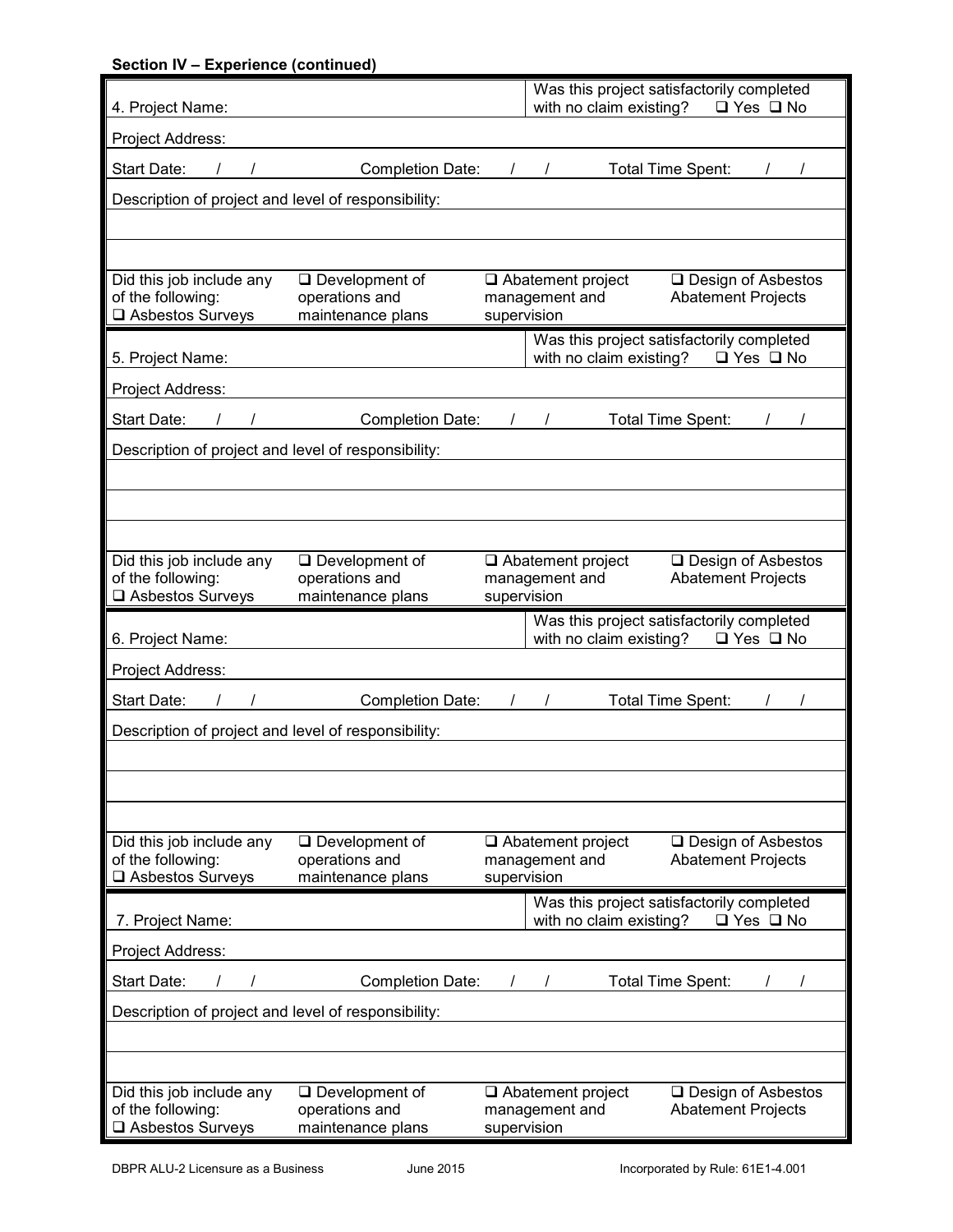| Section IV - Experience (continued)                 |                                         |                                                                                                 |
|-----------------------------------------------------|-----------------------------------------|-------------------------------------------------------------------------------------------------|
| 8. Project Name:                                    |                                         | Was this project satisfactorily completed<br>with no claim existing? $\Box$ Yes $\Box$ No       |
| Project Address:                                    |                                         |                                                                                                 |
|                                                     |                                         |                                                                                                 |
| Start Date:                                         |                                         | Completion Date: / /<br>Total Time Spent:                                                       |
| Description of project and level of responsibility: |                                         |                                                                                                 |
|                                                     |                                         |                                                                                                 |
|                                                     |                                         |                                                                                                 |
| Did this job include any<br>of the following:       | $\Box$ Development of<br>operations and | □ Design of Asbestos<br>$\Box$ Abatement project<br>management and<br><b>Abatement Projects</b> |
| □ Asbestos Surveys                                  | maintenance plans                       | supervision                                                                                     |
|                                                     |                                         | Was this project satisfactorily completed                                                       |
| 9. Project Name:                                    |                                         | with no claim existing?<br>$\Box$ Yes $\Box$ No                                                 |
| Project Address:                                    |                                         |                                                                                                 |
| Start Date:                                         | Completion Date: / /                    | <b>Total Time Spent:</b>                                                                        |
| Description of project and level of responsibility: |                                         |                                                                                                 |
|                                                     |                                         |                                                                                                 |
|                                                     |                                         |                                                                                                 |
| Did this job include any                            | $\Box$ Development of                   | Abatement project<br>□ Design of Asbestos                                                       |
| of the following:<br>□ Asbestos Surveys             | operations and<br>maintenance plans     | management and<br><b>Abatement Projects</b><br>supervision                                      |
|                                                     |                                         | Was this project satisfactorily completed                                                       |
| 10. Project Name:                                   |                                         | with no claim existing?<br>$\Box$ Yes $\Box$ No                                                 |
| Project Address:                                    |                                         |                                                                                                 |
| Start Date:                                         | Completion Date: / /                    | Total Time Spent:                                                                               |
| Description of project and level of responsibility: |                                         |                                                                                                 |
|                                                     |                                         |                                                                                                 |
|                                                     |                                         |                                                                                                 |
|                                                     |                                         |                                                                                                 |
| Did this job include any                            | $\Box$ Development of                   | □ Abatement project<br>□ Design of Asbestos                                                     |
| of the following:<br>□ Asbestos Surveys             | operations and<br>maintenance plans     | management and<br><b>Abatement Projects</b><br>supervision                                      |

## **Section V – Insurance and Workers' Compensation Coverage –**

| <b>INSURANCE AND WORKERS COMPENSATION COVERAGE</b><br>Do not complete this section if you selected Inactive in Section I.                                                                                                                                                      |
|--------------------------------------------------------------------------------------------------------------------------------------------------------------------------------------------------------------------------------------------------------------------------------|
| Minimum amounts required for insurance:                                                                                                                                                                                                                                        |
| Public Liability Insurance \$100/000/\$300,000 and                                                                                                                                                                                                                             |
| Property Damage Insurance \$100,000/\$300,000                                                                                                                                                                                                                                  |
| Have you obtained public liability and property damage insurance in the amounts as specified above?<br>□ Yes □ No                                                                                                                                                              |
| Have you obtained, prior to contracting, workers' compensation or an appropriate exemption as provided<br>in Section 440.05, Florida Statutes, and if not, do you attest that you will obtain an exemption within 30<br>days after your license is issued?<br>Yes<br>$\Box$ No |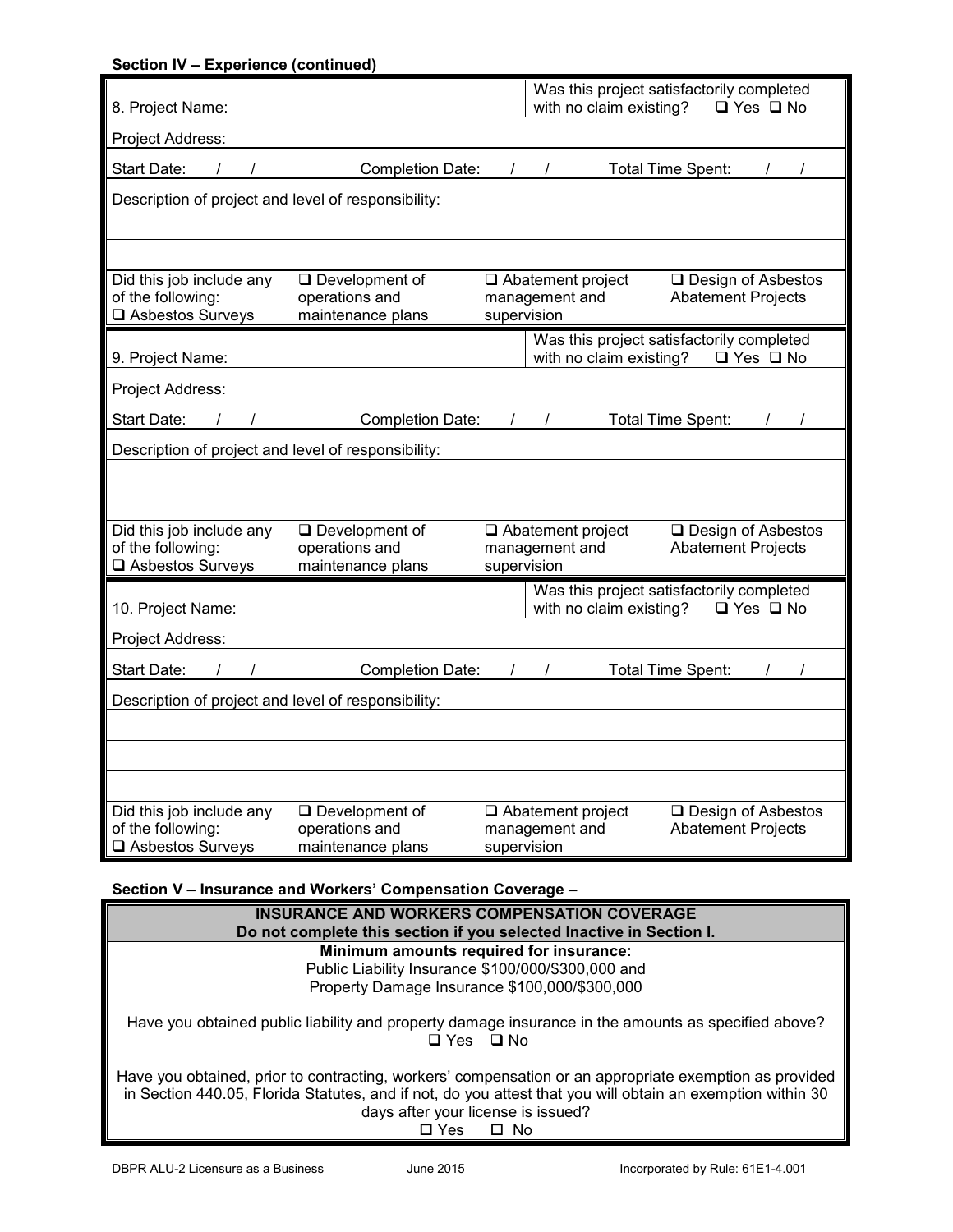## **Section VI – Business to be Qualified Information**

| <b>BUSINESS TO BE QUALIFIED</b>                                                                                                                               |         |                 |                                    |  |
|---------------------------------------------------------------------------------------------------------------------------------------------------------------|---------|-----------------|------------------------------------|--|
| <b>Business Name:</b>                                                                                                                                         |         |                 |                                    |  |
| Doing Business As (D/B/A):                                                                                                                                    |         |                 | Federal Employer ID Number (FEID): |  |
| Business Type: Q Sole Proprietor Q LLC Q Corporation Q Partnership<br>$\Box$ Other (please specify):                                                          |         |                 |                                    |  |
| Is this business already qualified? $\Box$ YES $\Box$ NO Business License Number:<br>If so, provide the License Number under which the business is qualified: |         |                 |                                    |  |
| <b>Qualifier Name:</b>                                                                                                                                        |         | License Number: |                                    |  |
| <b>Qualifier Name:</b>                                                                                                                                        |         | License Number: |                                    |  |
| <b>Qualifier Name:</b>                                                                                                                                        |         | License Number: |                                    |  |
| <b>Qualifier Name:</b>                                                                                                                                        |         | License Number: |                                    |  |
| <b>MAILING ADDRESS</b>                                                                                                                                        |         |                 |                                    |  |
| Street Address or P.O. Box                                                                                                                                    |         |                 |                                    |  |
| City                                                                                                                                                          |         | <b>State</b>    | Zip Code                           |  |
| County (if Florida address)                                                                                                                                   | Country |                 |                                    |  |
| BUSINESS CONTACT INFORMATION (IF DIFFERENT THAN APPLICANT INFORMATION)                                                                                        |         |                 |                                    |  |
| Contact Name:                                                                                                                                                 |         |                 |                                    |  |
| Phone Number of Contact<br>E-Mail Address of Contact                                                                                                          |         |                 |                                    |  |
| BUSINESS LOCATION ADDRESS (IF DIFFERENT THAN MAILING ADDRESS)                                                                                                 |         |                 |                                    |  |
| <b>Street Address</b>                                                                                                                                         |         |                 |                                    |  |
| City                                                                                                                                                          |         | <b>State</b>    | Zip Code (+4 optional)             |  |
| County (if Florida address)                                                                                                                                   | Country |                 |                                    |  |

## **Section VII – Primary Qualifier Information**

| <b>PRIMARY QUALIFIER</b>                                                                                                                                                                                                                                 |                                 |  |  |  |
|----------------------------------------------------------------------------------------------------------------------------------------------------------------------------------------------------------------------------------------------------------|---------------------------------|--|--|--|
| Name of person legally appointed as the qualifier to act for the business organization in all matters                                                                                                                                                    |                                 |  |  |  |
| connected with its contracting business, and who has been given authority to supervise all construction                                                                                                                                                  |                                 |  |  |  |
| work performed by the business (this must be the applicant or a licensed contractor/consultant):                                                                                                                                                         |                                 |  |  |  |
| <b>Primary Qualifying Agent Name:</b>                                                                                                                                                                                                                    | License Number (if applicable): |  |  |  |
|                                                                                                                                                                                                                                                          |                                 |  |  |  |
| Does the primary qualifying agent also have final approval authority on all business matters, including<br>contracts, specifications, checks, drafts, or payments, regardless of the form of payment, made by the<br>YES O<br>entity?<br>NO <sub>Q</sub> |                                 |  |  |  |
| If NO, does the business you propose to qualify already have a Financially Responsible Officer<br>appointed?                                                                                                                                             |                                 |  |  |  |
| □ YES: Name of Financially Responsible Officer:                                                                                                                                                                                                          |                                 |  |  |  |
| □ NO: You must appoint a Financially Responsible Officer by completing Sections IX-XI and Sections<br>XV-XVI of this application. This will alloviate the licensed qualifier's financial responsibility, but the                                         |                                 |  |  |  |

**XV–XVI** of this application. This will alleviate the licensed qualifier's financial responsibility, but the qualifier will still be responsible for all construction-related matters.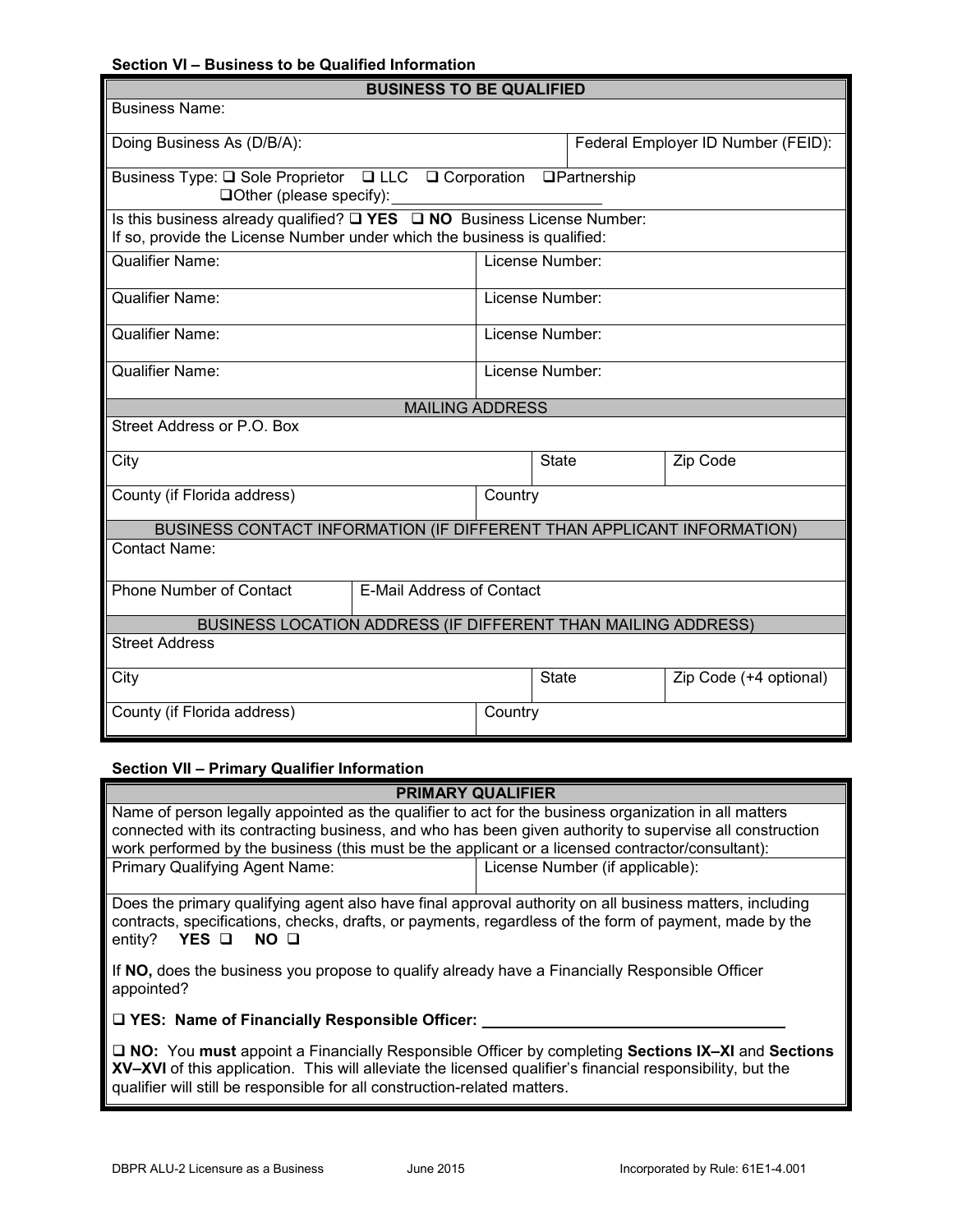# **Section VIII – Secondary Qualifier Information (Optional)**

| <b>SECONDARY QUALIFIER</b>                                                                                                                                                                                                                              |                                 |  |  |  |
|---------------------------------------------------------------------------------------------------------------------------------------------------------------------------------------------------------------------------------------------------------|---------------------------------|--|--|--|
| Name of person legally appointed as a secondary qualifier and is responsible only for the supervision of<br>construction work performed by the entity as provided in s. 489.119(2) (this must be the applicant or a<br>licensed contractor/consultant): |                                 |  |  |  |
| Secondary Qualifying Agent Name:                                                                                                                                                                                                                        | License Number (if applicable): |  |  |  |
| A secondary qualifying agent is not responsible for the supervision of financial matters.                                                                                                                                                               |                                 |  |  |  |

# **Section IX – Background Questions**

| <b>BACKGROUND QUESTIONS</b>                                                                                                                                                                                              |
|--------------------------------------------------------------------------------------------------------------------------------------------------------------------------------------------------------------------------|
| <b>Instructions:</b>                                                                                                                                                                                                     |
| The Applicant, Financially Responsible Officer (if applicable), and Authorized Representative(s) of<br>the business must answer the background questions in this section.                                                |
| Authorized Representative(s) of the business are any of the following:                                                                                                                                                   |
| All officers and directors (if qualified business is a corporation or any other business                                                                                                                                 |
| entity with officers and directors)                                                                                                                                                                                      |
| All members and managers (if qualified business is a LLC)                                                                                                                                                                |
| All partners (If qualified business is a partnership)                                                                                                                                                                    |
| All members (if qualified business is a business entity other than those described                                                                                                                                       |
| above)                                                                                                                                                                                                                   |
| NOTE: Accuracy of Authorized Representative(s) of the business may be checked on the Florida                                                                                                                             |
| Division of Corporations website www.sunbiz.org.                                                                                                                                                                         |
| If YES to questions 1 or 2, please complete Section X.<br>If YES to questions 3 or 4, please complete Section XI.                                                                                                        |
|                                                                                                                                                                                                                          |
| 1. Have you ever been convicted or found guilty of, or entered a plea of guilty or nolo contendere to,                                                                                                                   |
| regardless of adjudication, a crime in any jurisdiction? This question applies to any criminal violation of<br>the laws of any municipality, county, state or nation, including felony, misdemeanor and traffic offenses |
| (but not parking, speeding, inspection, or traffic signal violations), without regard to whether you were                                                                                                                |
| placed on probation, had adjudication withheld, were paroled, or pardoned. If you intend to answer "NO"                                                                                                                  |
| because you believe those records have been expunged or sealed by court order pursuant to Section                                                                                                                        |
| 943.0585 or 943.059, Florida Statutes, or applicable law of another state, you are responsible for                                                                                                                       |
| verifying the expungement or sealing prior to answering "NO." YOUR ANSWER TO THIS QUESTION                                                                                                                               |
| MAY BE CHECKED AGAINST LOCAL, STATE AND FEDERAL RECORDS. FAILURE TO ANSWER                                                                                                                                               |
| THIS QUESTION ACCURATELY MAY RESULT IN THE DENIAL OR REVOCATION OF YOUR                                                                                                                                                  |
| LICENSE. IF YOU DO NOT FULLY UNDERSTAND THIS QUESTION, CONSULT WITH AN ATTORNEY                                                                                                                                          |
| OR CONTACT THE DEPARTMENT.                                                                                                                                                                                               |
| Are there any pending bankruptcies or unsatisfied judgments or liens against yourself, a business<br>2.                                                                                                                  |
| you previously qualified, which were filed during your period of qualification, or the business you are                                                                                                                  |
| applying to qualify? This question applies to any unpaid judgments or liens, including those for unpaid                                                                                                                  |
| past-due bills by creditors, construction and non-construction issues, and tax liens.                                                                                                                                    |
| 3. Have you ever had an application for registration, certification, or licensure in Florida or in any other                                                                                                             |
| jurisdiction denied, or is there now pending a proceeding or investigation to deny such an application?                                                                                                                  |
| 4. Have you ever had any license, registration, or permit to practice any regulated profession,                                                                                                                          |
| occupation, vocation, or business, revoked, annulled, suspended, relinquished, surrendered, or otherwise<br>disciplined in Florida or in any other jurisdiction, or is any such proceeding or investigation now pending? |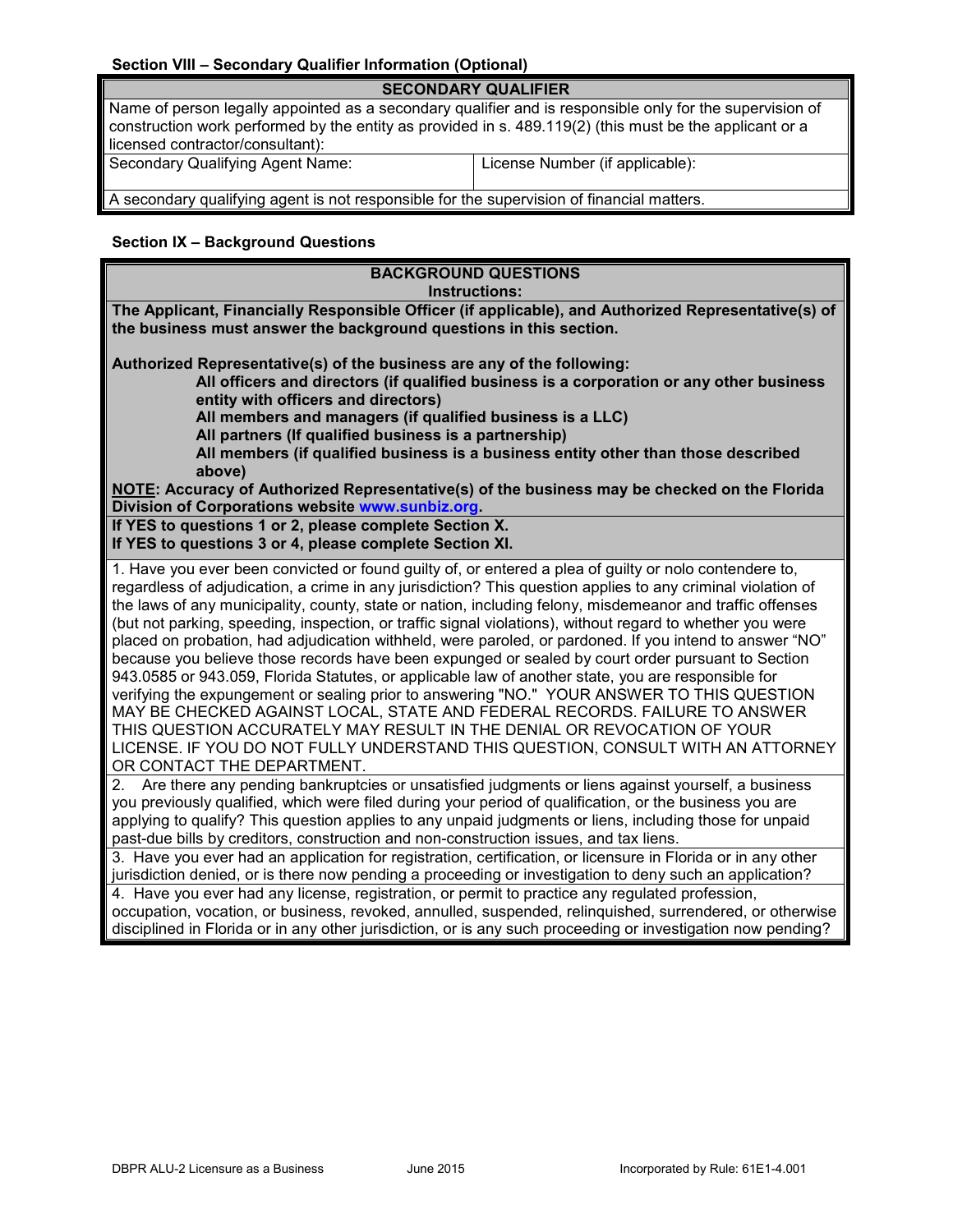|                |                                                  | <b>Question Number</b> |              |              |                         |
|----------------|--------------------------------------------------|------------------------|--------------|--------------|-------------------------|
| Person#        | Indicate each response by checking "Yes" or "No" | $\mathbf{1}$           |              |              | $\overline{\mathbf{4}}$ |
| 1              | <b>Applicant</b> - Print Name                    | $\Box$ Yes             | $\Box$ Yes   | $\Box$ Yes   | $\Box$ Yes              |
|                | Social Security #:                               | $\square$ No           | $\square$ No | $\square$ No | $\square$ No            |
| $\mathbf{2}$   | Financially Responsible Officer- Print Name      | $\Box$ Yes             | $\Box$ Yes   | $\Box$ Yes   | $\Box$ Yes              |
|                | Social Security #:                               | $\square$ No           | $\square$ No | $\square$ No | $\square$ No            |
| 3              | <b>Authorized Representative - Print Name</b>    | $\Box$ Yes             | $\Box$ Yes   | $\Box$ Yes   | $\Box$ Yes              |
|                | Social Security #:                               | $\square$ No           | $\square$ No | $\square$ No | $\square$ No            |
| 4              | Authorized Representative - Print Name           | $\Box$ Yes             | $\Box$ Yes   | $\Box$ Yes   | $\Box$ Yes              |
|                | Social Security #:                               | $\square$ No           | $\square$ No | $\square$ No | $\square$ No            |
| 5              | Authorized Representative - Print Name           | $\Box$ Yes             | $\Box$ Yes   | $\Box$ Yes   | $\Box$ Yes              |
|                | Social Security #:                               | $\square$ No           | $\square$ No | $\square$ No | $\square$ No            |
| 6              | Authorized Representative - Print Name           | $\Box$ Yes             | $\Box$ Yes   | $\Box$ Yes   | $\Box$ Yes              |
|                | Social Security #:                               | $\square$ No           | $\square$ No | $\square$ No | $\square$ No            |
| $\overline{7}$ | Authorized Representative - Print Name           | $\Box$ Yes             | $\Box$ Yes   | $\Box$ Yes   | $\Box$ Yes              |
|                | Social Security #:                               | $\square$ No           | $\square$ No | $\square$ No | $\square$ No            |
| 8              | Authorized Representative - Print Name           | $\Box$ Yes             | $\Box$ Yes   | $\Box$ Yes   | $\Box$ Yes              |
|                | Social Security #:                               | $\square$ No           | $\square$ No | $\square$ No | $\square$ No            |
| 9              | Authorized Representative - Print Name           | $\Box$ Yes             | $\Box$ Yes   | $\Box$ Yes   | $\Box$ Yes              |
|                | Social Security #:                               | $\square$ No           | $\square$ No | $\square$ No | $\square$ No            |
| 10             | Authorized Representative - Print Name           | $\Box$ Yes             | $\Box$ Yes   | $\Box$ Yes   | $\Box$ Yes              |
|                | Social Security #:                               | $\square$ No           | $\square$ No | $\square$ No | $\square$ No            |

#### **Section IX – Background Questions– continued**

If you answered "YES" to any question in questions 1 – 4 above, please refer to Instructions for details on providing complete explanations, including requirements for submitting supporting legal documents. Please complete Section X for your response to questions 1 and 2, and complete Section XI for your response to questions 3 and 4. If you have more than three offenses to document in Section X or more than two offenses in Section XI, attach additional pages as necessary.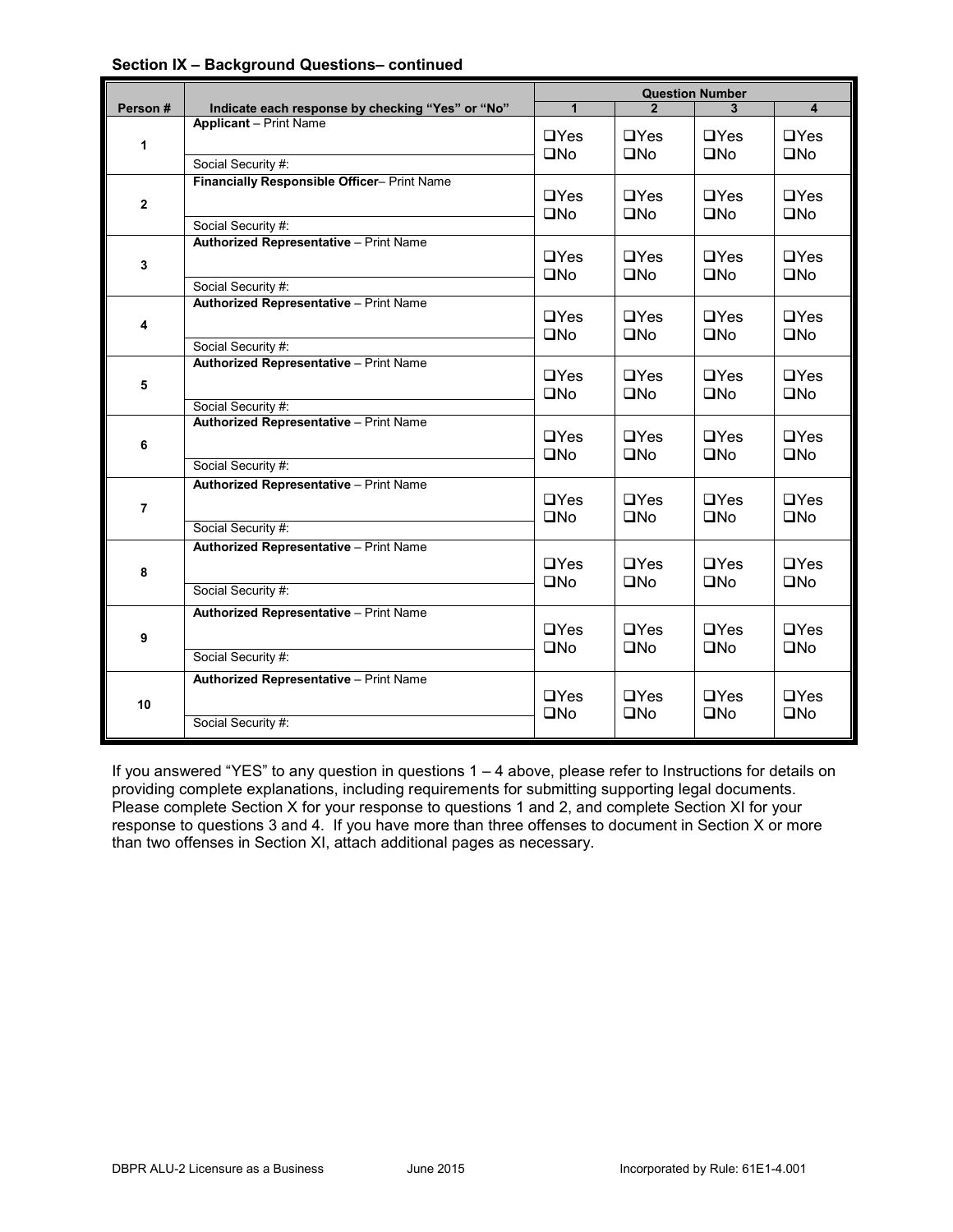## **Section X – Explanations for "Yes" answers to Questions 1-2 – Attach additional copies as necessary**

| <b>EXPLANATION</b>                                |        |                                                                  |  |                               |
|---------------------------------------------------|--------|------------------------------------------------------------------|--|-------------------------------|
| This explanation relates to person # (check one): |        | This explanation relates to question # (check one):              |  |                               |
| $Q1$ $Q2$ $Q3$ $Q4$ $Q5$ $Q$                      |        | $\Box$<br>∩ 1                                                    |  |                               |
| Offense:                                          |        |                                                                  |  |                               |
| County:                                           | State: |                                                                  |  | Date of Offense (mm/dd/yyyy): |
| Penalty/ Disposition:                             |        | Have all sanctions been satisfied?<br>$\Box$ Yes<br>$\square$ No |  |                               |
| Description:                                      |        |                                                                  |  |                               |
|                                                   |        |                                                                  |  |                               |
|                                                   |        |                                                                  |  |                               |
|                                                   |        |                                                                  |  |                               |

| <b>EXPLANATION</b>                                                                                       |        |                                                                           |            |                                                    |
|----------------------------------------------------------------------------------------------------------|--------|---------------------------------------------------------------------------|------------|----------------------------------------------------|
| This explanation relates to person # (check one):<br>$\Box$ 1 $\Box$ 2 $\Box$ 3 $\Box$ 4 $\Box$ 5 $\Box$ |        | This explanation relates to question # (check one):<br>$\Box$ 1<br>$\Box$ |            |                                                    |
| Offense:                                                                                                 |        |                                                                           |            |                                                    |
| County:                                                                                                  | State: |                                                                           |            | Date of Offense (mm/dd/yyyy):                      |
| Penalty/ Disposition:                                                                                    |        |                                                                           | $\Box$ Yes | Have all sanctions been satisfied?<br>$\square$ No |
| Description:                                                                                             |        |                                                                           |            |                                                    |
|                                                                                                          |        |                                                                           |            |                                                    |
|                                                                                                          |        |                                                                           |            |                                                    |
|                                                                                                          |        |                                                                           |            |                                                    |

| <b>EXPLANATION</b>                                |        |                                                     |                                                  |              |
|---------------------------------------------------|--------|-----------------------------------------------------|--------------------------------------------------|--------------|
| This explanation relates to person # (check one): |        | This explanation relates to question # (check one): |                                                  |              |
| $01$ $02$ $03$ $04$ $05$ $0$                      |        |                                                     | $\Box$<br>□ 1                                    |              |
| Offense:                                          |        |                                                     |                                                  |              |
| County:                                           | State: |                                                     | Date of Offense (mm/dd/yyyy):                    |              |
| Penalty/ Disposition:                             |        |                                                     | Have all sanctions been satisfied?<br>$\Box$ Yes | $\square$ No |
| Description:                                      |        |                                                     |                                                  |              |
|                                                   |        |                                                     |                                                  |              |
|                                                   |        |                                                     |                                                  |              |
|                                                   |        |                                                     |                                                  |              |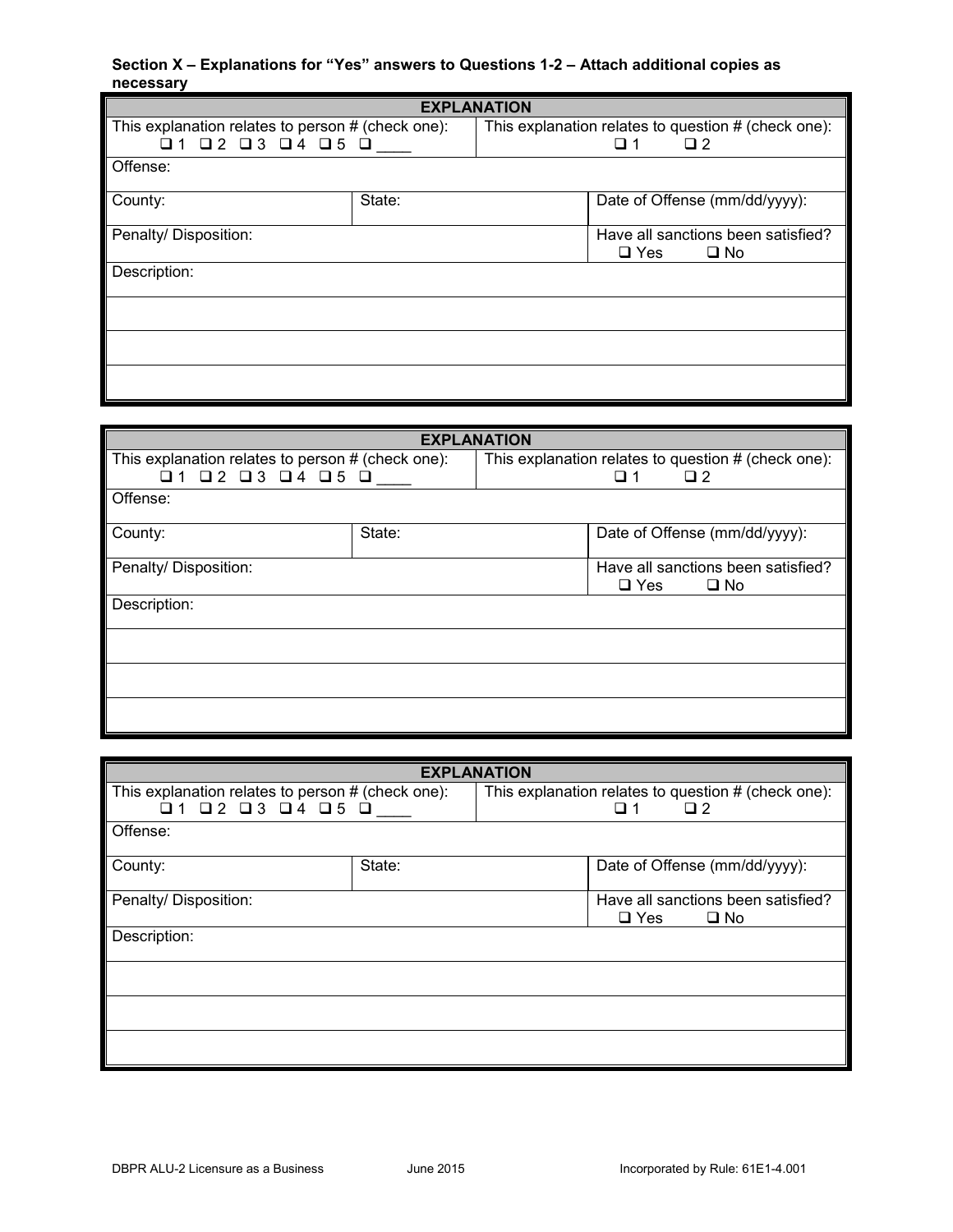## **Section XI – Explanations for "Yes" answers to Questions 3-4 – Attach additional copies as necessary**

| <b>EXPLANATION</b>                                  |                                                     |  |  |  |
|-----------------------------------------------------|-----------------------------------------------------|--|--|--|
| This explanation relates to person # (check one):   | This explanation relates to question # (check one): |  |  |  |
| $\Box$ 1 $\Box$ 2 $\Box$ 3 $\Box$ 4 $\Box$ 5 $\Box$ | $\square$ 3<br>$\Box$ 4                             |  |  |  |
| State/Jurisdiction:                                 | Application Type/License Number:                    |  |  |  |
|                                                     |                                                     |  |  |  |
|                                                     |                                                     |  |  |  |
|                                                     |                                                     |  |  |  |
|                                                     |                                                     |  |  |  |
|                                                     |                                                     |  |  |  |
|                                                     |                                                     |  |  |  |
|                                                     |                                                     |  |  |  |
|                                                     |                                                     |  |  |  |
|                                                     |                                                     |  |  |  |
|                                                     |                                                     |  |  |  |
|                                                     |                                                     |  |  |  |
|                                                     |                                                     |  |  |  |
|                                                     |                                                     |  |  |  |
|                                                     |                                                     |  |  |  |
|                                                     |                                                     |  |  |  |
|                                                     |                                                     |  |  |  |
|                                                     |                                                     |  |  |  |

| <b>EXPLANATION</b>                                  |
|-----------------------------------------------------|
| This explanation relates to question # (check one): |
| $\Box$ 4<br>$\Box$ 3                                |
| Application Type/License Number:                    |
|                                                     |
|                                                     |
|                                                     |
|                                                     |
|                                                     |
|                                                     |
|                                                     |
|                                                     |
|                                                     |
|                                                     |
|                                                     |
|                                                     |
|                                                     |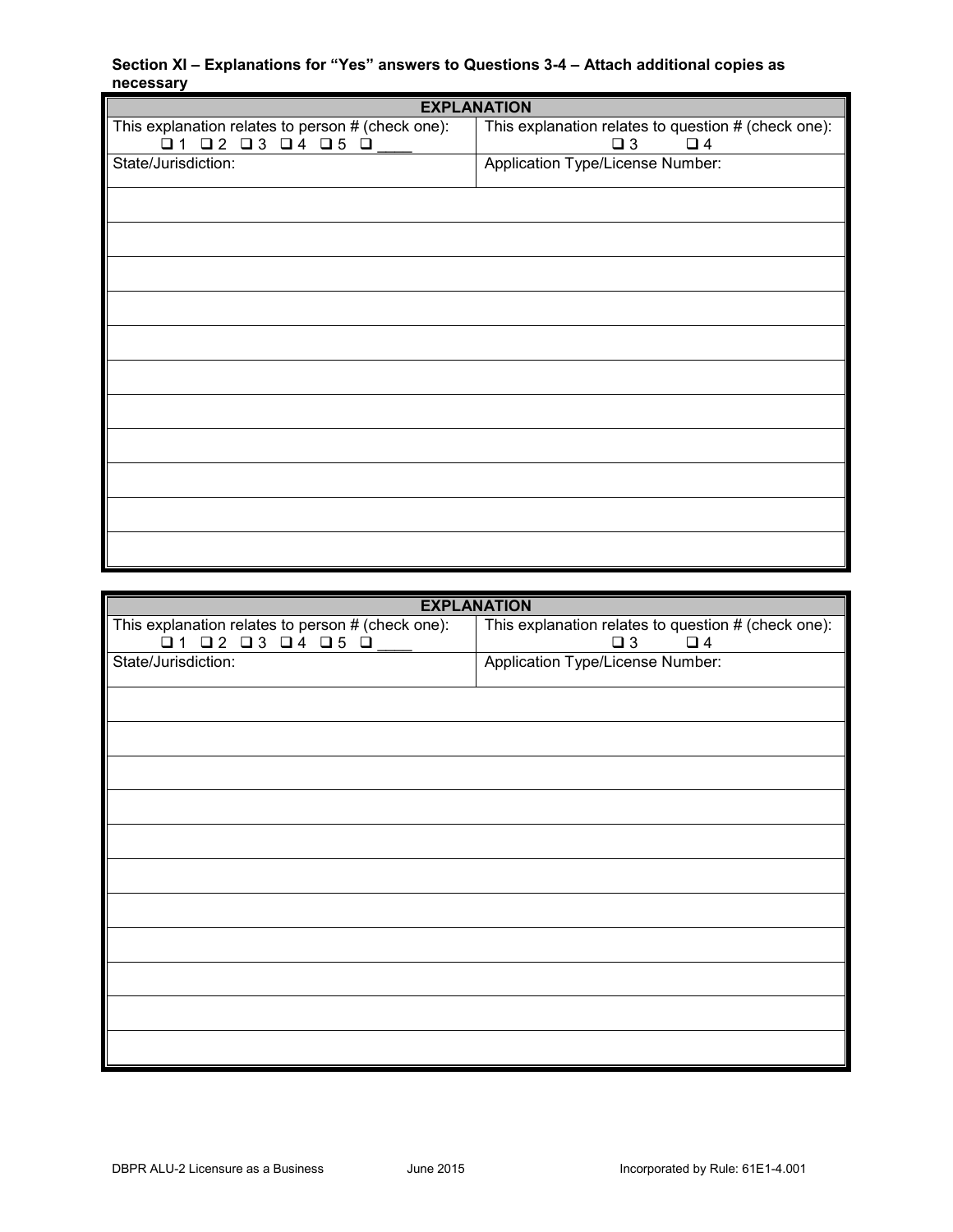## **AFFIRMATION BY WRITTEN DECLARATION**

I certify that I am empowered to execute this application as required by Section 559.79, Florida Statutes. I understand that my signature on this written declaration has the same legal effect as an oath or affirmation. Under penalties of perjury, I declare that I have read the foregoing application and the facts stated in it are true. **I understand that falsification of any material information on this application may result in criminal penalty or administrative action, including a fine, suspension or revocation of the license.**

Signature: Date:

Print Name: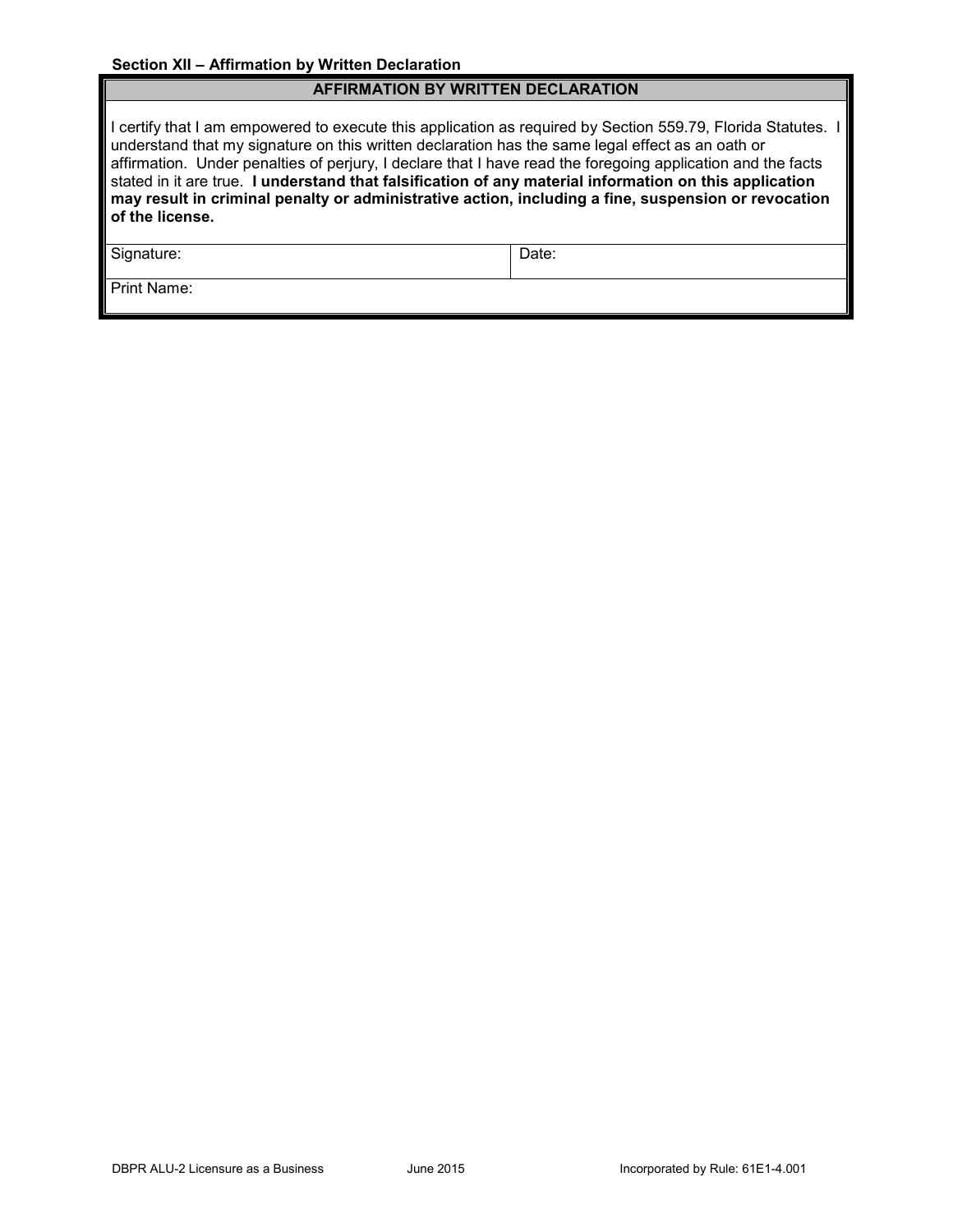#### **Section XIII – Training Verification Form – (duplicate as necessary)**

 If you have any questions or need assistance in completing this application, please contact the Department of Business and Professional Regulation, Customer Contact Center, at **850.487.1395**. This information must match the training courses listed in section III.

| information must match the training courses listed in section III. |                                                                   |                                                                                                                                                                                                              |  |  |  |
|--------------------------------------------------------------------|-------------------------------------------------------------------|--------------------------------------------------------------------------------------------------------------------------------------------------------------------------------------------------------------|--|--|--|
| TO BE COMPLETED BY APPLICANT                                       |                                                                   |                                                                                                                                                                                                              |  |  |  |
|                                                                    | <b>□Asbestos Consultant</b>                                       | □ Asbestos Contractor                                                                                                                                                                                        |  |  |  |
| <b>Applicant Name</b>                                              |                                                                   | Social Security Number*                                                                                                                                                                                      |  |  |  |
| Address:                                                           |                                                                   | Phone Number:                                                                                                                                                                                                |  |  |  |
| the following training courses.                                    |                                                                   | I am submitting an application to the Florida Department of Business and Professional Regulation for<br>licensure as an Asbestos Consultant/Contractor. I have advised the Department of my having completed |  |  |  |
| Course Title                                                       | Date                                                              | <b>Course Title</b><br>Date                                                                                                                                                                                  |  |  |  |
|                                                                    |                                                                   |                                                                                                                                                                                                              |  |  |  |
|                                                                    |                                                                   |                                                                                                                                                                                                              |  |  |  |
|                                                                    | of Business and Professional Regulation, Asbestos Licensing Unit. | I hereby request confirmation of this information by completion of this form, or similar form used<br>by the institution, and that a copy of the certificate of completion be forwarded to the Department    |  |  |  |
|                                                                    |                                                                   | Date Signed                                                                                                                                                                                                  |  |  |  |
|                                                                    |                                                                   |                                                                                                                                                                                                              |  |  |  |
|                                                                    |                                                                   | TO BE COMPLETED BY REGISTRAR/DIRECTOR OF PROGRAM ONLY                                                                                                                                                        |  |  |  |
| described below:                                                   |                                                                   |                                                                                                                                                                                                              |  |  |  |
| <b>Course Title</b>                                                | Dates                                                             | <b>Class Room Hours/Days in Attendance</b>                                                                                                                                                                   |  |  |  |
|                                                                    |                                                                   |                                                                                                                                                                                                              |  |  |  |
|                                                                    |                                                                   |                                                                                                                                                                                                              |  |  |  |
|                                                                    |                                                                   |                                                                                                                                                                                                              |  |  |  |
|                                                                    |                                                                   |                                                                                                                                                                                                              |  |  |  |
|                                                                    |                                                                   |                                                                                                                                                                                                              |  |  |  |
| Signature of Registrar/Director of Program:                        |                                                                   | Date:                                                                                                                                                                                                        |  |  |  |
| <b>Training Program Name:</b>                                      |                                                                   |                                                                                                                                                                                                              |  |  |  |
| Address:                                                           |                                                                   | Phone Number:                                                                                                                                                                                                |  |  |  |
|                                                                    |                                                                   |                                                                                                                                                                                                              |  |  |  |

#### **Please return this form and certificate of completion to:** Department of Business and Professional Regulation 2601 Blair Stone Road Tallahassee, FL 32399-0783

\*Under the Federal Privacy Act, disclosure of Social Security Numbers is voluntary unless specifically required by Federal Statute. In this instance, Social Security Numbers are mandatory pursuant to Title 42 United States Code, Sections 653 and 654; and Sections 455.203(9), 409.2577, and 409.2598, Florida Statutes. Social Security Numbers are used to allow efficient screening of applicants and licensees by a Title IV-D child support agency to assure compliance with child support obligations. Social Security Numbers must also be recorded on all professional and occupational license applications and will be used for licensee identification pursuant to the Personal Responsibility and Work Opportunity Reconciliation Act of 1996 (Welfare Reform Act), 104 Pub.L.193, Sec. 317.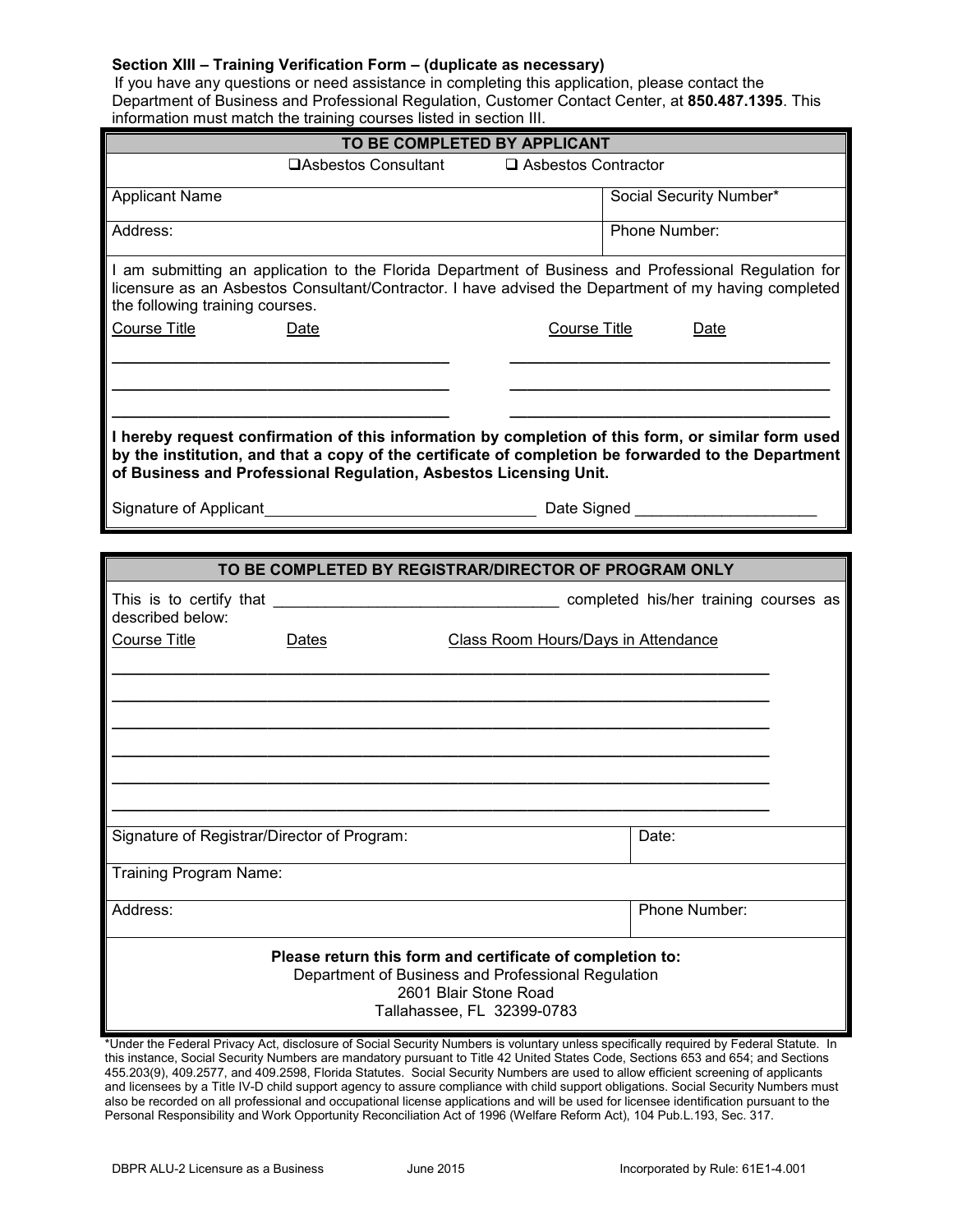**Section XIV –Responsibility Form – Project Verification –** This information must match your project list under section IV.

## **GENERAL INFORMATION**

The following person has submitted an application to the Florida Department of Business and Professional Regulation for licensure as an Asbestos Consultant/Contractor. This form may be completed by the applicant's supervising licensed Asbestos Consultant/Contractor or by person for whom the service was rendered.

| Part 1: This section should be completed by the applicant                                                                                                                             |                         |                              |  |  |
|---------------------------------------------------------------------------------------------------------------------------------------------------------------------------------------|-------------------------|------------------------------|--|--|
| <b>APPLICANT INFORMATION</b>                                                                                                                                                          |                         |                              |  |  |
| <b>Applicant Name:</b>                                                                                                                                                                | Social Security Number: |                              |  |  |
| Street Address or P.O. Box:                                                                                                                                                           | City, State, Zip:       |                              |  |  |
| Phone Number:                                                                                                                                                                         | Email Address:          |                              |  |  |
| <b>PROJECT LIST</b>                                                                                                                                                                   |                         |                              |  |  |
| <b>Project Name:</b><br><b>Address:</b>                                                                                                                                               |                         | <b>Start Date / End Date</b> |  |  |
| 1.                                                                                                                                                                                    |                         |                              |  |  |
| 2.                                                                                                                                                                                    |                         |                              |  |  |
| 3.                                                                                                                                                                                    |                         |                              |  |  |
| 4.                                                                                                                                                                                    |                         |                              |  |  |
| 5.                                                                                                                                                                                    |                         |                              |  |  |
| 6.                                                                                                                                                                                    |                         |                              |  |  |
| 7.                                                                                                                                                                                    |                         |                              |  |  |
| 8.                                                                                                                                                                                    |                         |                              |  |  |
| 9.                                                                                                                                                                                    |                         |                              |  |  |
| 10.<br>Part 2: This section should be completed by the licensed supervisor                                                                                                            |                         |                              |  |  |
| <b>SUPERVISOR INFORMATION</b>                                                                                                                                                         |                         |                              |  |  |
| Supervisor Name:                                                                                                                                                                      | License Number:         |                              |  |  |
| Street Address or P.O. Box:                                                                                                                                                           | City, State, Zip:       |                              |  |  |
| Name of Business (if applicable):                                                                                                                                                     | License Number:         |                              |  |  |
| <b>CERTIFICATION STATEMENT</b>                                                                                                                                                        |                         |                              |  |  |
| To the best of my knowledge, no claims of unsatisfactory professional services have been sustained<br>against the professional activities of the applicant for all jobs listed above. |                         |                              |  |  |
| Signature<br>Date                                                                                                                                                                     |                         |                              |  |  |
| Please return this form to:<br>Department of Business and Professional Regulation<br>2601 Blair Stone Road<br>Tallahassee, FL 32399-0783                                              |                         |                              |  |  |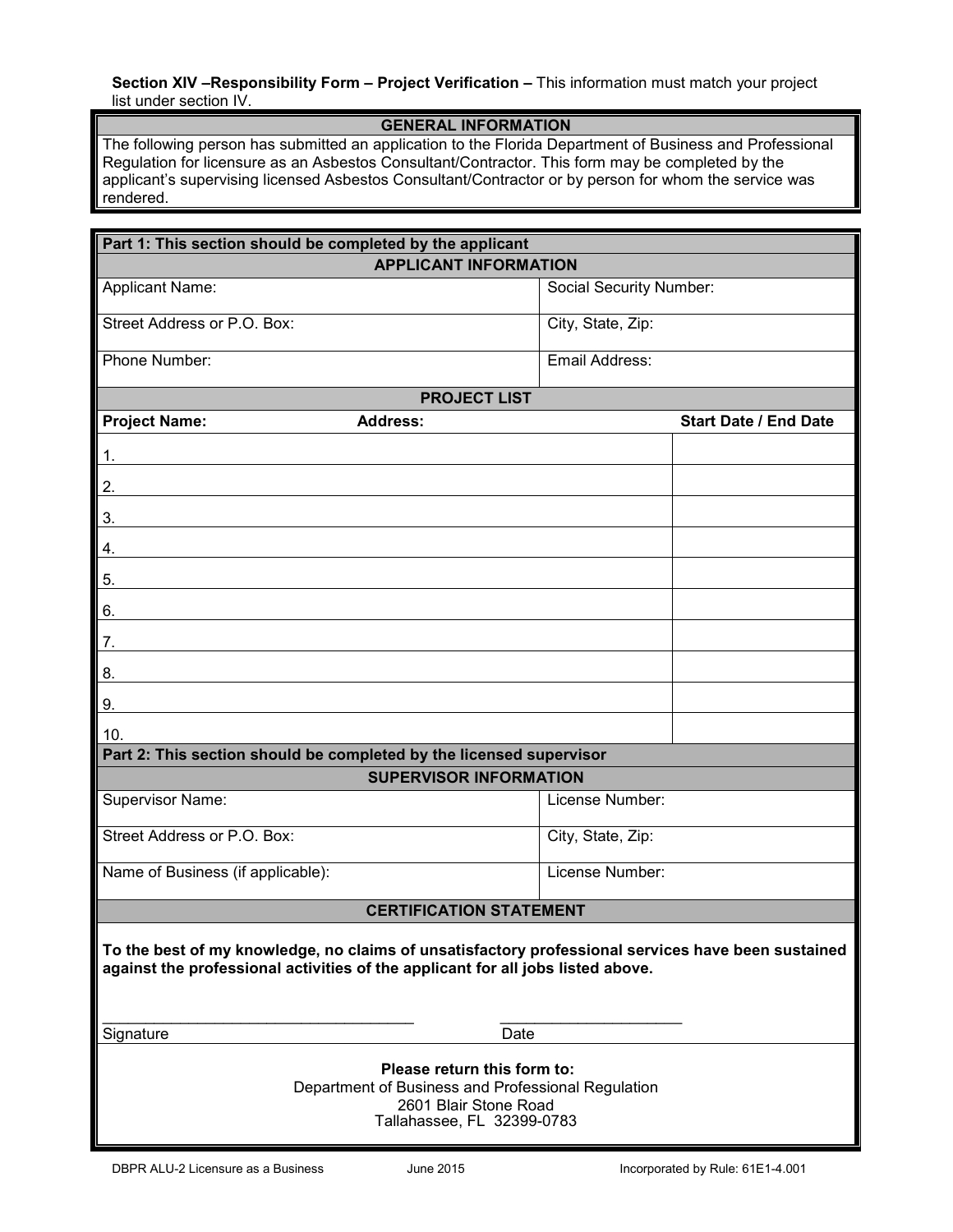#### **Section XV – Financially Responsible Officer Application (Complete Sections XIV–XV only if appointing a Financially Responsible Officer) Note: Financially Responsible Officer must complete Background questions in Sections IX–XI.**

|                                                                                                                                                                                                                                                            | PERSONAL INFORMATION       |                |                               |                        |               |  |
|------------------------------------------------------------------------------------------------------------------------------------------------------------------------------------------------------------------------------------------------------------|----------------------------|----------------|-------------------------------|------------------------|---------------|--|
| Social Security Number*                                                                                                                                                                                                                                    |                            |                |                               |                        |               |  |
| <b>FULL LEGAL NAME</b>                                                                                                                                                                                                                                     |                            |                |                               |                        |               |  |
| Last Name                                                                                                                                                                                                                                                  | First                      |                | Middle                        | Title                  | <b>Suffix</b> |  |
|                                                                                                                                                                                                                                                            |                            |                |                               |                        |               |  |
| Birth Date (MM/DD/YYYY)                                                                                                                                                                                                                                    |                            | Gender         |                               |                        |               |  |
|                                                                                                                                                                                                                                                            |                            | $\square$ Male | $\Box$ Female                 |                        |               |  |
|                                                                                                                                                                                                                                                            | <b>MAILING ADDRESS</b>     |                |                               |                        |               |  |
| <b>Business/Firm Name</b>                                                                                                                                                                                                                                  |                            |                |                               |                        |               |  |
| <b>Street Address</b>                                                                                                                                                                                                                                      |                            |                |                               |                        |               |  |
|                                                                                                                                                                                                                                                            |                            |                |                               |                        |               |  |
| City                                                                                                                                                                                                                                                       |                            |                | State                         | Zip Code (+4 optional) |               |  |
| County (if Florida address)                                                                                                                                                                                                                                |                            | Country        |                               |                        |               |  |
|                                                                                                                                                                                                                                                            | <b>CONTACT INFORMATION</b> |                |                               |                        |               |  |
| <b>Primary Phone Number</b>                                                                                                                                                                                                                                |                            |                | <b>Primary E-Mail Address</b> |                        |               |  |
|                                                                                                                                                                                                                                                            | PRIOR NAME INFORMATION     |                |                               |                        |               |  |
| Have you used, been known as, or are currently known by another name (example - maiden name,<br>pseudonym, nickname) or alias other than the name signed to the application? □<br>No<br>Yes<br>◻<br>If your answer is yes, state name or names used below: |                            |                |                               |                        |               |  |
| Last Name                                                                                                                                                                                                                                                  | First                      |                | Middle                        | <b>Title</b>           | <b>Suffix</b> |  |
| Last Name                                                                                                                                                                                                                                                  | First                      |                | Middle                        | Title                  | <b>Suffix</b> |  |
| Last Name                                                                                                                                                                                                                                                  | First                      |                | Middle                        | <b>Title</b>           | <b>Suffix</b> |  |

\* The disclosure of your Social Security number is mandatory on all professional and occupational license applications, is solicited by the authority granted by 42 U.S.C. §§ 653 and 654, and will be used by the Department of Business and Professional Regulation pursuant to §§ 409.2577, 409.2598, 455.203(9), and 559.79(3), Florida Statutes, for the efficient screening of applicants and licensees by a Title IV-D child support agency to assure compliance with child support obligations. It is also required by § 559.79(1), Florida Statutes, for determining eligibility for licensure and mandated by the authority granted by 42 U.S.C. § 405(c)(2)(C)(i), to be used by the Department of Business and Professional Regulation to identify licensees

## **Section XVI – Financially Responsible Officer Affirmation by Written Declaration AFFIRMATION BY WRITTEN DECLARATION**

I certify that I am empowered to execute this application as required by Section 559.79, Florida Statutes. I understand that my signature on this written declaration has the same legal effect as an oath or affirmation. Under penalties of perjury, I declare that I have read the foregoing application and the facts stated in it are true. **I understand that falsification of any material information on this application may result in criminal penalty or administrative action, including a fine, suspension or revocation of the license.**

Signature: Date: Date: Date: Date:

Print Name: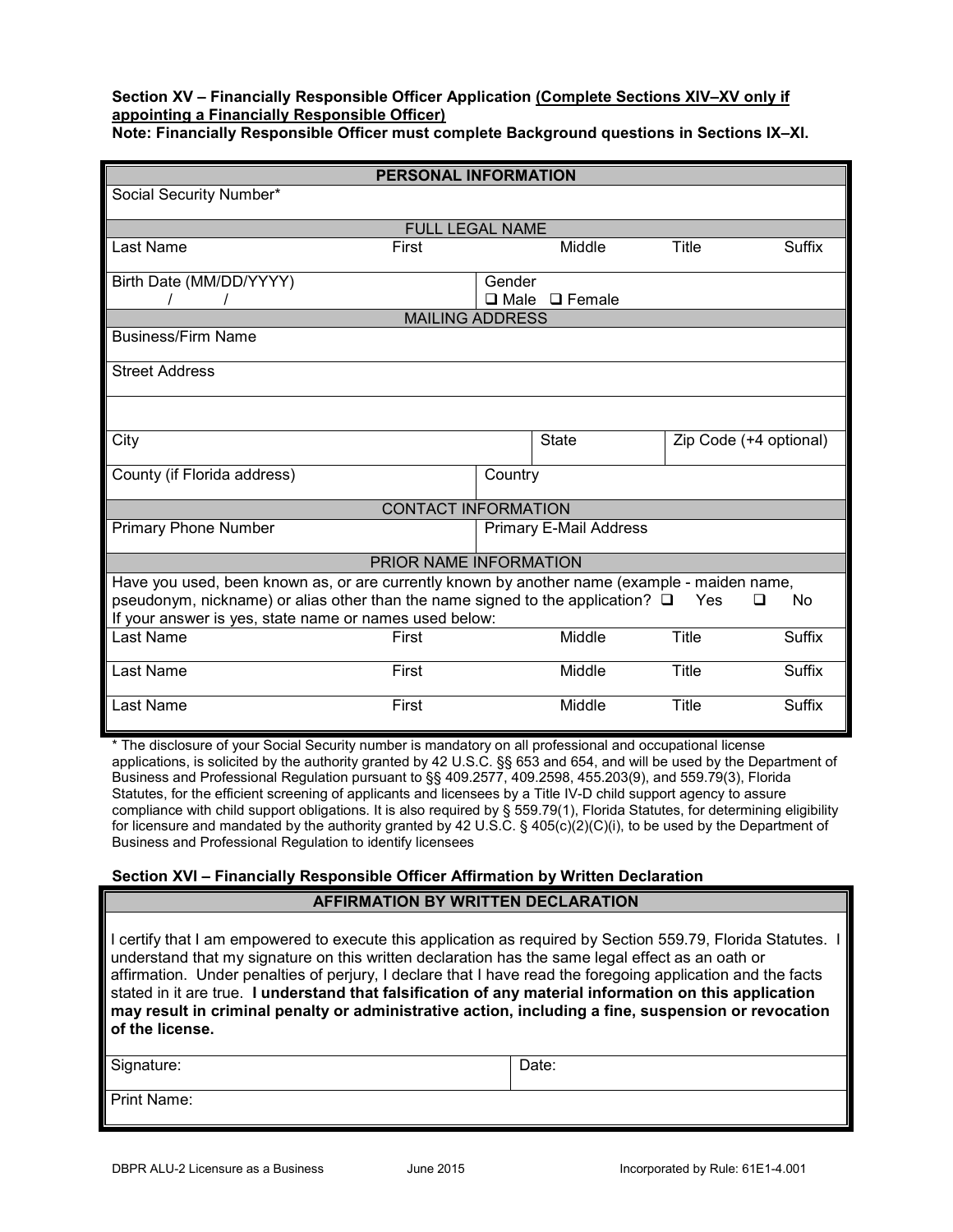| <b>CLEAN IRREVOCABLE LETTER OF CREDIT</b>                                                                                                                                                                                                                                                                                                                                                                                                                                                                                                                            |                                   |       |                         |                           |  |
|----------------------------------------------------------------------------------------------------------------------------------------------------------------------------------------------------------------------------------------------------------------------------------------------------------------------------------------------------------------------------------------------------------------------------------------------------------------------------------------------------------------------------------------------------------------------|-----------------------------------|-------|-------------------------|---------------------------|--|
| Issuing Branch:                                                                                                                                                                                                                                                                                                                                                                                                                                                                                                                                                      |                                   |       |                         |                           |  |
| <b>Street Address:</b>                                                                                                                                                                                                                                                                                                                                                                                                                                                                                                                                               |                                   |       |                         |                           |  |
| City                                                                                                                                                                                                                                                                                                                                                                                                                                                                                                                                                                 |                                   | State |                         | Zip Code (+4<br>optional) |  |
| Date of Issuance:                                                                                                                                                                                                                                                                                                                                                                                                                                                                                                                                                    | Credit No:                        |       | <b>Expiration Date:</b> |                           |  |
| (Time frame of irrevocable letter of credit)<br>(Drafts must be presented before close of business on this date)                                                                                                                                                                                                                                                                                                                                                                                                                                                     |                                   |       |                         |                           |  |
| <b>BENEFICIARY NAME AND ADDRESS</b>                                                                                                                                                                                                                                                                                                                                                                                                                                                                                                                                  | <b>APPLICANT NAME AND ADDRESS</b> |       |                         |                           |  |
| <b>State of Florida</b><br><b>DBPR-Asbestos Licensing Unit</b><br>2601 Blair Stone Road<br>Tallahassee, FL, 32399-2214                                                                                                                                                                                                                                                                                                                                                                                                                                               |                                   |       |                         |                           |  |
| MAXIMUM AMOUNT (IN WORDS)                                                                                                                                                                                                                                                                                                                                                                                                                                                                                                                                            |                                   |       |                         |                           |  |
| $U.S.$ \$                                                                                                                                                                                                                                                                                                                                                                                                                                                                                                                                                            |                                   |       |                         |                           |  |
| To Whom It May Concern:                                                                                                                                                                                                                                                                                                                                                                                                                                                                                                                                              |                                   |       |                         |                           |  |
| We hereby establish our irrevocable clean Letter of Credit #________________ in your favor for the account<br>of the above applicant to the extent of the face amount of this Letter of Credit which shall not exceed U.S.<br>. We undertake to honor your drafts not exceeding in the aggregate of this Letter of<br>\$<br>Credit referenced above at sight on us at our office designated above. The total amount of this Letter of<br>Credit is available from the date hereof against presentation of your sight draft(s) if presented to the issuing<br>branch. |                                   |       |                         |                           |  |
| Draft(s) drawn under this Letter of Credit must bear the clause:                                                                                                                                                                                                                                                                                                                                                                                                                                                                                                     |                                   |       |                         |                           |  |
| "Drawn under<br>& Trust Company,________                                                                                                                                                                                                                                                                                                                                                                                                                                                                                                                             |                                   |       |                         |                           |  |
| Branch irrevocable Letter of Credit                                                                                                                                                                                                                                                                                                                                                                                                                                                                                                                                  |                                   |       |                         |                           |  |
|                                                                                                                                                                                                                                                                                                                                                                                                                                                                                                                                                                      |                                   |       |                         |                           |  |
| Partial drawings are permitted hereunder. All amounts drawn hereunder must be endorsed on the reverse<br>hereof by the negotiating party.                                                                                                                                                                                                                                                                                                                                                                                                                            |                                   |       |                         |                           |  |
| Except as otherwise expressly stated herein, this Letter of Credit is subject to the "Uniform Customs and<br>Practices for Documentary Credits" (International Chamber of Commerce Brochure #500, 1998 version).                                                                                                                                                                                                                                                                                                                                                     |                                   |       |                         |                           |  |
| Yours truly,                                                                                                                                                                                                                                                                                                                                                                                                                                                                                                                                                         |                                   |       |                         |                           |  |
| Bank & Trust Company:<br>*Renewable Annually                                                                                                                                                                                                                                                                                                                                                                                                                                                                                                                         |                                   |       |                         |                           |  |
|                                                                                                                                                                                                                                                                                                                                                                                                                                                                                                                                                                      |                                   |       |                         |                           |  |
| * To be renewed annually: Notification of the status of this letter of credit must be sent to the board each year.                                                                                                                                                                                                                                                                                                                                                                                                                                                   |                                   |       |                         |                           |  |